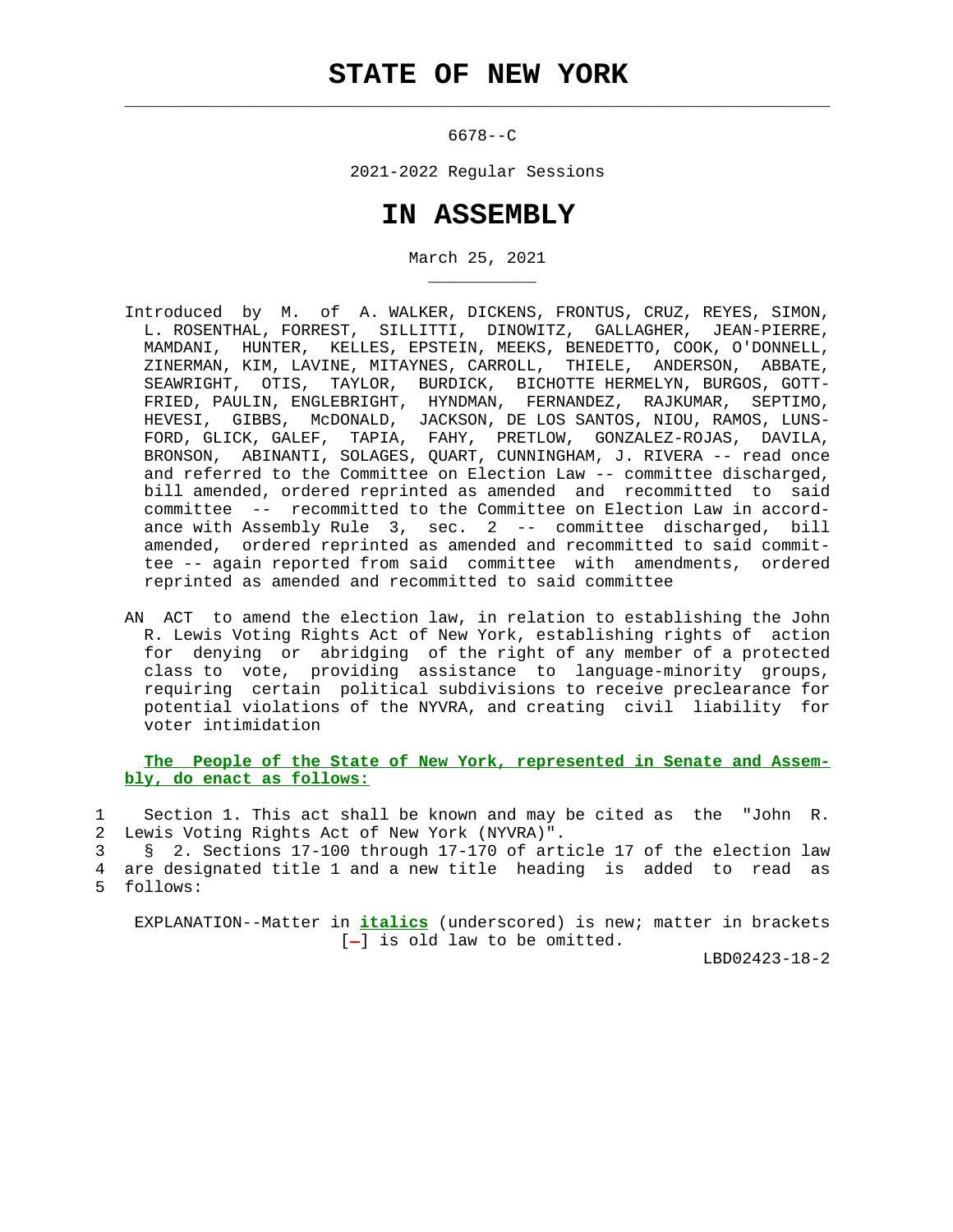## **VIOLATIONS OF THE ELECTIVE FRANCHISE**

|  |  |                       |  |  |  | 2 § 3. The article heading of article 17 of the election law is amended |  |  |
|--|--|-----------------------|--|--|--|-------------------------------------------------------------------------|--|--|
|  |  | 3 to read as follows: |  |  |  |                                                                         |  |  |
|  |  |                       |  |  |  |                                                                         |  |  |

## 4 [**VIOLATIONS OF**] **PROTECTING** THE ELECTIVE FRANCHISE

| 5  | § 4. Article 17 of the election law is amended by adding a new title 2   |
|----|--------------------------------------------------------------------------|
| б  | to read as follows:                                                      |
| 7  | TITLE 2                                                                  |
| 8  | JOHN R. LEWIS VOTING RIGHTS ACT OF NEW YORK                              |
| 9  | Section 17-200. Legislative purpose and statement of public policy.      |
| 10 | 17-202. Interpretation of laws related to elective franchise.            |
| 11 | 17-204. Definitions.                                                     |
| 12 | 17-206. Rights of action.                                                |
| 13 | 17-208. Assistance for language-minority groups.                         |
| 14 | 17-210. Preclearance commission.                                         |
| 15 | 17-212. Preclearance.                                                    |
| 16 | 17-214. Right of action against voter intimidation, deception or         |
| 17 | obstruction.                                                             |
| 18 | 17-216. Authority to issue subpoenas.                                    |
| 19 | 17-218. Expedited judicial proceedings and preliminary relief.           |
| 20 | 17-220. Attorneys' fees.                                                 |
| 21 | 17-222. Applicability.                                                   |
| 22 | 17-224. Severability.                                                    |
| 23 | \$ 17-200. Legislative purpose and statement of public policy. In        |
| 24 | recognition of the protections for the right to vote provided by the     |
| 25 | constitution of the state of New York, which substantially exceed the    |
| 26 | protections for the right to vote provided by the constitution of the    |
| 27 | United States, and in conjunction with the constitutional quarantees of  |
| 28 | equal protection, freedom of expression, and freedom of association      |
| 29 | under the law and against the denial or abridgement of the voting rights |
| 30 | of members of a race, color, or language-minority group, it is the       |
| 31 | public policy of the state of New York to:                               |
| 32 | 1. Encourage participation in the elective franchise by all eligible     |
| 33 | voters to the maximum extent; and                                        |
| 34 | 2. Ensure that eligible voters who are members of racial, color, and     |
| 35 | language-minority groups shall have an equal opportunity to participate  |
| 36 | in the political processes of the state of New York, and especially to   |
| 37 | exercise the elective franchise.                                         |
| 38 | § 17-202. Interpretation of laws related to elective franchise. In       |
| 39 | further recognition of the protections for the right to vote provided by |
| 40 | the constitution of the state of New York, statutes, rules and requ-     |
| 41 | lations, and local laws or ordinances related to the elective franchise  |
| 42 | shall be construed liberally in favor of (a) protecting the right to     |
| 43 | cast an effective ballot; (b) ensuring that eligible voters are not      |
| 44 | impaired in registering to vote or voting including having their votes   |
| 45 | counted, and (c) ensuring equitable access with regard to race, color,   |
| 46 | and language-minority groups to opportunities to register to vote and to |
| 47 | vote. The authority to prescribe or maintain voting or elections poli-   |
| 48 | cies and practices cannot be so exercised as to unnecessarily deny or    |
| 49 | abridge the right to vote. Policies and practices that burden the right  |
| 50 | to vote must be narrowly tailored to promote a compelling policy justi-  |
| 51 | fication that must be supported by substantial evidence.                 |
| 52 | § 17-204. Definitions. For the purposes of this title:                   |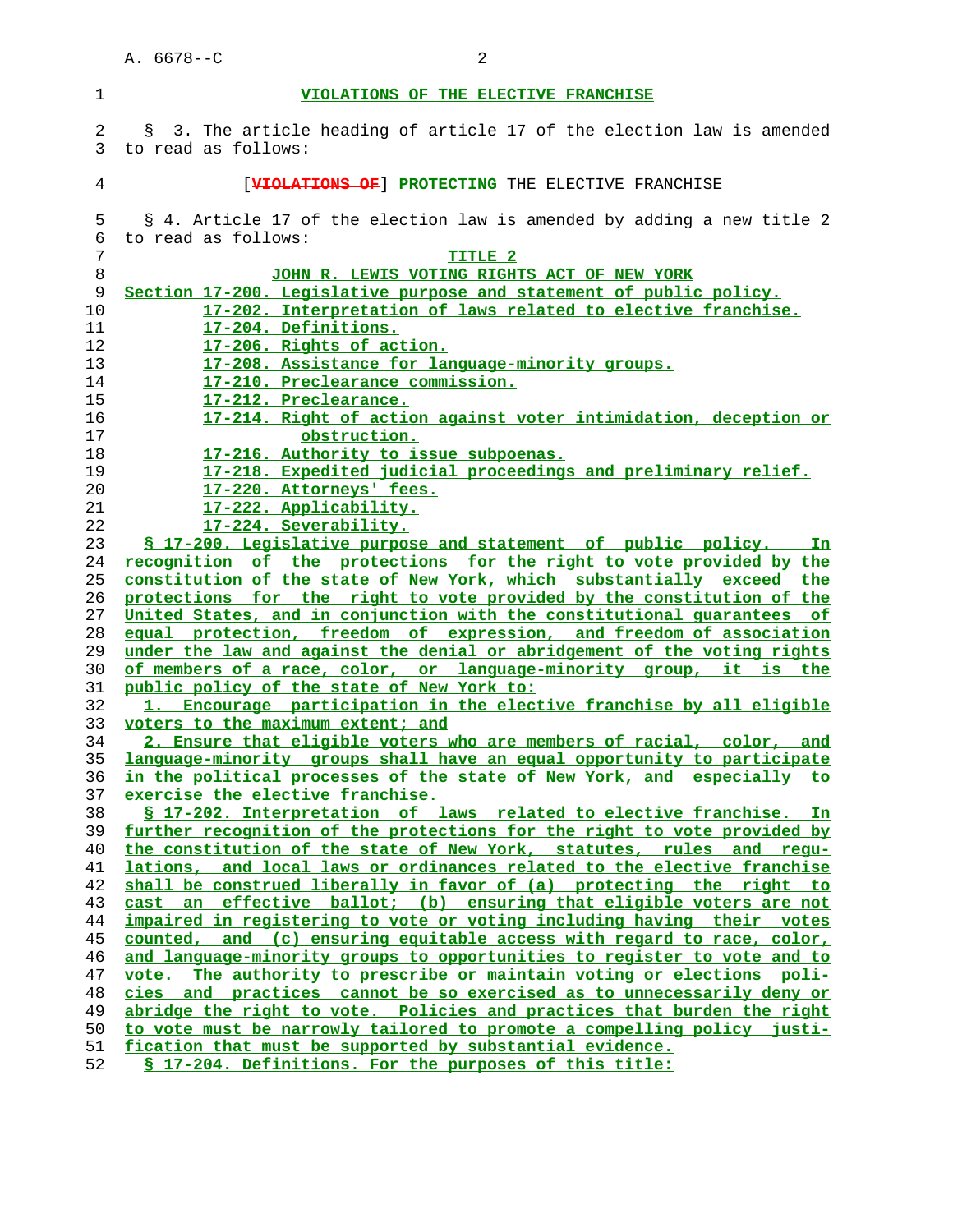**1. "At-large" method of election means a method of electing members to the governing body of a political subdivision: (a) in which all of the voters of the entire political subdivision elect each of the members to the governing body; (b) in which the candidates are required to reside within given areas of the political subdivision and all of the voters of the entire political subdivision elect each of the members to the governing body; or (c) that combines at-large elections with district- based elections, unless the only member of the governing body of a poli- tical subdivision elected at-large holds exclusively executive responsi- bilities. At-large method of election does not include ranked-choice voting, cumulative voting, and limited voting. 2. "District-based" method of election means a method of electing members to the governing body of a political subdivision using a districting or redistricting plan in which each member of the governing body resides within a district or ward that is a divisible part of the political subdivision and is elected only by voters residing within that district or ward, except for a member of the governing body that holds exclusively executive responsibilities. 3. "Alternative" method of election means a method of electing members to the governing body of a political subdivision using a method other than at-large or district-based, including, but not limited to, ranked- choice voting, cumulative voting, and limited voting. 4. "Political subdivision" means a geographic area of representation created for the provision of government services, including, but not limited to, a county, city, town, village, school district, or any other district organized pursuant to state or local law. 5. "Protected class" means a class of eligible voters who are members of a race, color, or language-minority group, as referenced and defined in the federal voting rights act. 6. "Racially polarized voting" means voting in which there is a difference in the candidate or electoral choice preferred by members in a protected class, and the candidate or electoral choice preferred by the rest of the electorate. The methodologies for estimating group voting behavior as approved in applicable federal cases to enforce the federal voting rights act to establish racially polarized voting may be used for purposes of this subdivision to prove that elections are char- acterized by racially polarized voting, but those methodologies shall not be the exclusive means of proving racially polarized voting. 7. "Federal voting rights act" means the federal Voting Rights Act of 1965, 52 U.S.C. § 10301 et seq. 8. The "civil rights bureau" means the civil rights bureau of the office of the attorney general. 9. "Government enforcement action" means a denial of administrative or judicial preclearance by the state or federal government, pending liti- gation filed by a federal or state entity, a final judgment or adjudi- cation, a consent decree, or similar formal action. 10. "Preclearance commission" means the commission formed by this title to make determinations as to preclearance, informed by the recom- mendations of the civil rights bureau. 11. "Deceptive or fraudulent device, contrivance, or communication" means one that contains false information pertaining to: (a) the time, place, and manner of any election; (b) the qualifications or restrictions on voter eligibility for such election; or (c) a statement of endorsement by any specifically named person, political party, or organization.**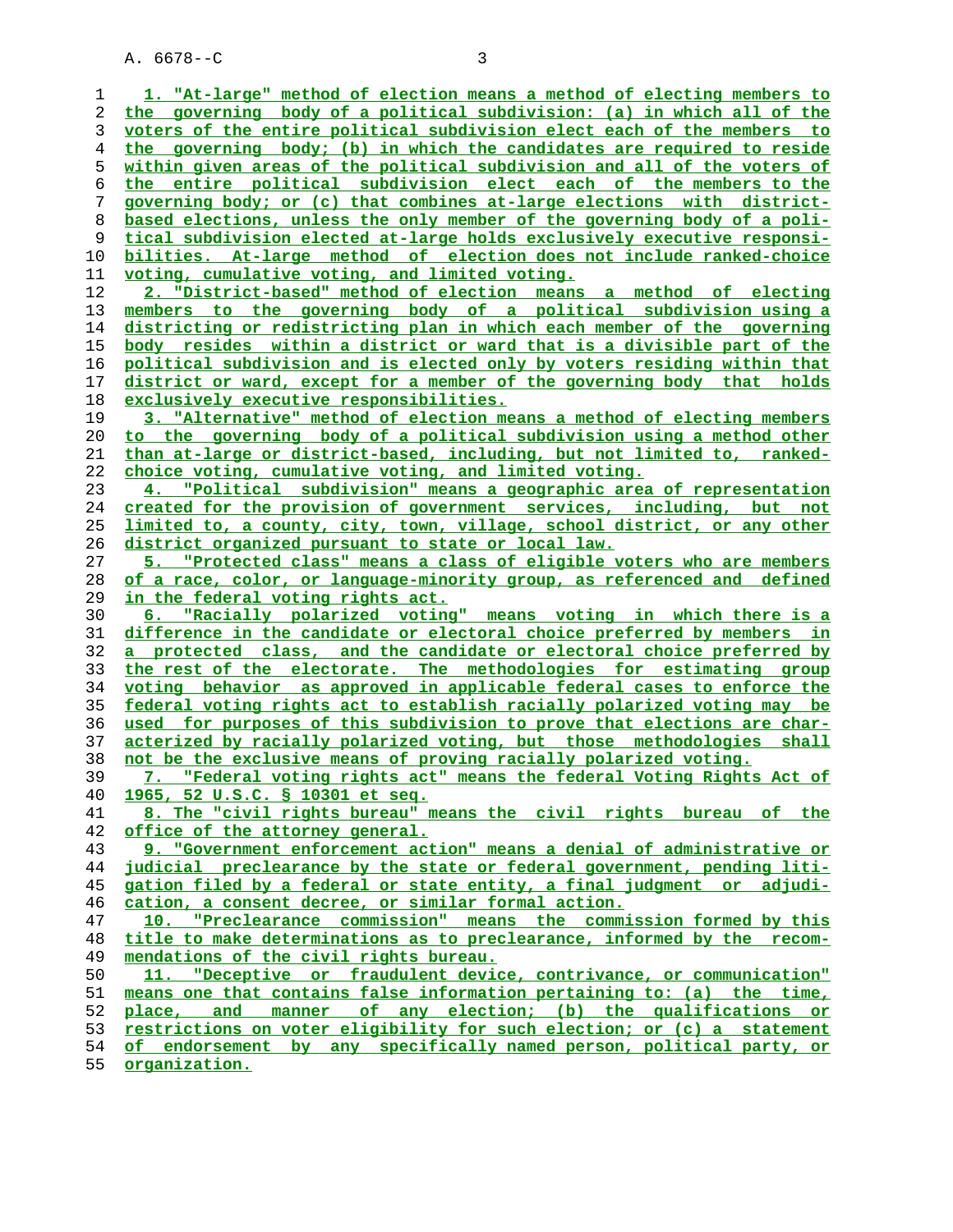**§ 17-206. Rights of action. 1. Right of action against voter suppression. (a) No voting qualification, prerequisite to voting, law, ordinance, standard, practice, procedure, regulation, or policy shall be enacted or implemented by any board of elections or political subdivi- sion in a manner that results in a denial or abridgement of the right of any member of a protected class to vote. (b) A violation is established if, based on the totality of the circumstances, the ability of members of the protected class to elect candidates of their choice or influence the outcome of elections is impaired. (c) For political subdivisions where either the primary or general election is held on a date that is not concurrent with the primary or general election dates for state, county, or city office as established in section eight of article three or section eight of article thirteen of the constitution, and in state law, there shall be a presumption that the date of election results in the denial or abridgement of the right to vote where for three consecutive general elections in which there is at least one contested race for an office, the number of actual voters in each contested election is less than twenty-five percent of the total number of votes cast in the most recent general election for the presi- dency of the United States by voters in the political subdivision, or in which, for any protected class consisting of at least twenty-five thou- sand citizens of voting age or whose members comprise at least ten percent of the citizen voting age population, the percent of members of that protected class that are actual voters is at least twenty-five percent lower than the percent of citizens of voting age that are not members of that protected class that are actual voters. 2. Right of action against vote dilution. (a) A method of election, including at-large, district-based, or alternative, shall not have the effect of impairing the ability of members of a protected class to elect candidates of their choice or influence the outcome of elections, as a result of the dilution or the abridgment of the rights of members of the protected class. (b) A violation of this subdivision shall be: (i) established if a political subdivision uses an at-large method of election and it is shown that either: (A) voting patterns of members of the protected class within the political subdivision are racially polar- ized; or (B) under the totality of the circumstances, the ability of members of the protected class to elect candidates of their choice or influence the outcome of elections is impaired; or (ii) established if a political subdivision uses a district-based or alternative method of election and it is shown that candidates or elec- toral choices preferred by members of the protected class would usually be defeated, and either: (A) voting patterns of members of the protected class within the political subdivision are racially polarized; or (B) under the totality of the circumstances, the ability of members of the protected class to elect candidates of their choice or influence the outcome of elections is impaired; or (c) In assessing whether voting patterns of members of the protected class within the political subdivision are racially polarized or whether candidates or electoral choices preferred by members of the protected class would usually be defeated: (i) elections conducted prior to the filing of an action pursuant to this subdivision are more probative than elections conducted after the filing of the action; (ii) evidence concerning elections for members of the governing body of the political subdivision are more probative than evidence concerning other elections;**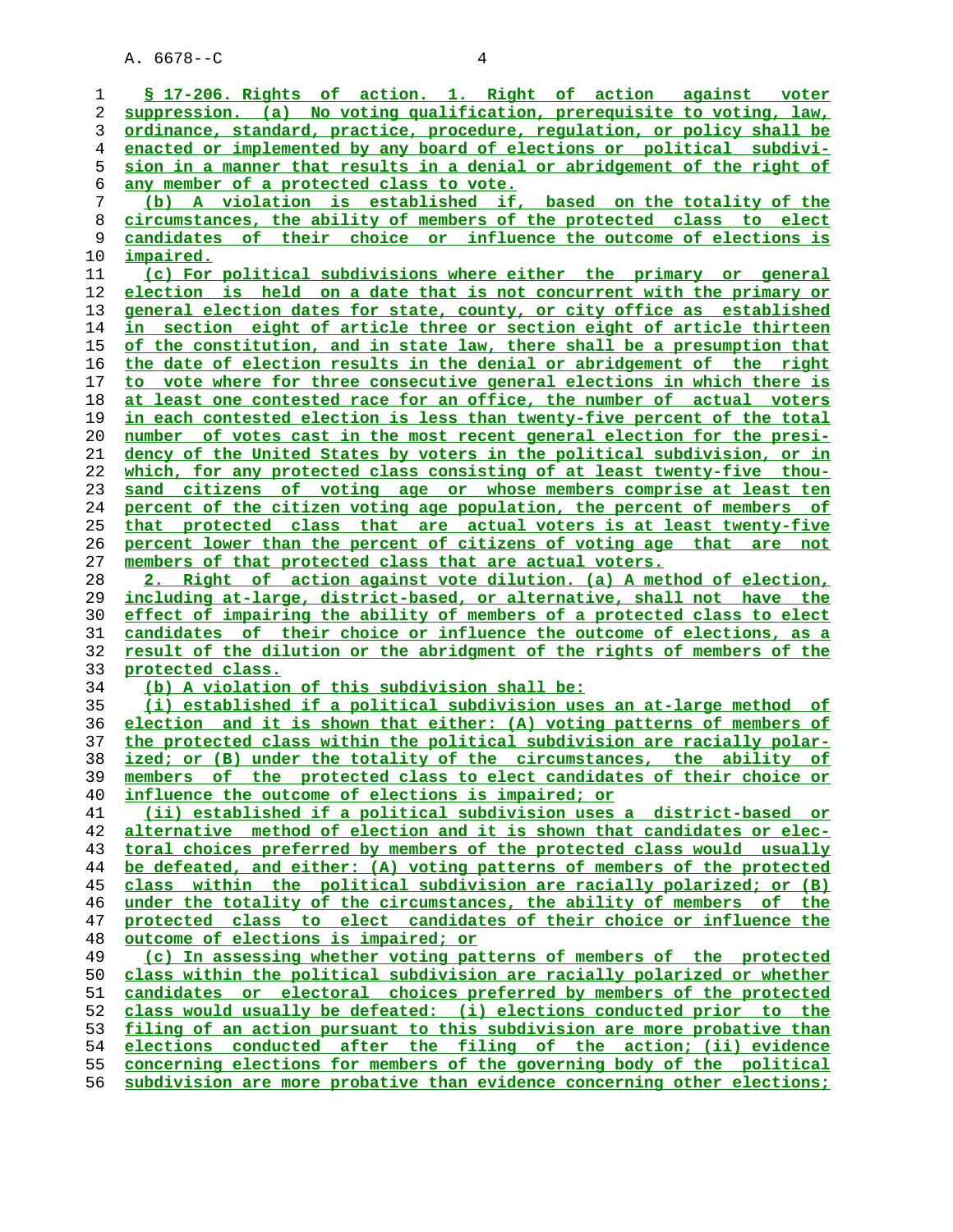$A. 6678 - C$  5

**(iii) statistical evidence is more probative than non-statistical evidence; (iv) where there is evidence that more than one protected class of eligible voters are politically cohesive in the political subdivision, members of each of those protected classes may be combined; (v) evidence concerning the intent on the part of the voters, elected officials, or the political subdivision to discriminate against a protected class is not required; (vi) evidence that voting patterns and election outcomes could be explained by factors other than racially polarized voting, including but not limited to partisanship, shall not be considered; (vii) evidence that sub-groups within a protected class have different voting patterns shall not be considered; (viii) evidence concerning whether members of a protected class are geographically compact or concentrated shall not be considered, but may be a factor in determining an appropriate remedy; and (ix) evidence concerning project- ed changes in population or demographics shall not be considered, but may be a factor, in determining an appropriate remedy. 3. Evaluation of totality of the circumstances. In assessing whether,**

**under the totality of the circumstances, the ability of members of the protected class to elect candidates of their choice or influence the outcome of elections is impaired without a compelling policy justifica- tion, factors that may be considered shall include, but not be limited to: (a) the history of discrimination in the political subdivision, geographic region, or the state; (b) the extent to which members of the protected class have been elected to office in the political subdivi- sion; (c) the use of any voting qualification, prerequisite to voting, law, ordinance, standard, practice, procedure, regulation, or policy that may enhance the dilutive effects of the election scheme; (d) denial of access of either eligible voters or candidates who are members of the protected class to those processes determining which groups of candi- dates will receive access to the ballot, financial support, or other support in a given election; (e) the extent to which members of the protected class contribute to political campaigns at lower rates; (f) the extent to which members of a protected class in the state or poli- tical subdivision vote at lower rates than other members of the elector- ate; (g) the extent to which members of the protected class are disad- vantaged in areas including but not limited to education, employment, health, criminal justice, housing, land use, or environmental protection; (h) the extent to which members of the protected class are disadvantaged in other areas which may hinder their ability to partic- ipate effectively in the political process; (i) the use of overt or subtle racial appeals in political campaigns; (j) a significant lack of responsiveness on the part of elected officials to the particularized needs of members of the protected class; and (k) whether the political subdivision has a compelling policy justification that is substantiated and supported by evidence for adopting or maintaining the method of election or the voting qualification, prerequisite to voting, law, ordi- nance, standard, practice, procedure, regulation, or policy. No factor is dispositive or necessary to establish the existence of racially polarized voting. Evidence of these factors concerning the state, private actors, or other political subdivisions in the geographic region may be considered but is less probative than evidence concerning the political subdivision itself. 4. Standing. Any aggrieved person, organization whose membership**

**includes or is likely to include aggrieved persons, organization whose mission would be frustrated by a violation of this section, organization**

**that would expend resources in order to fulfill its mission as a result**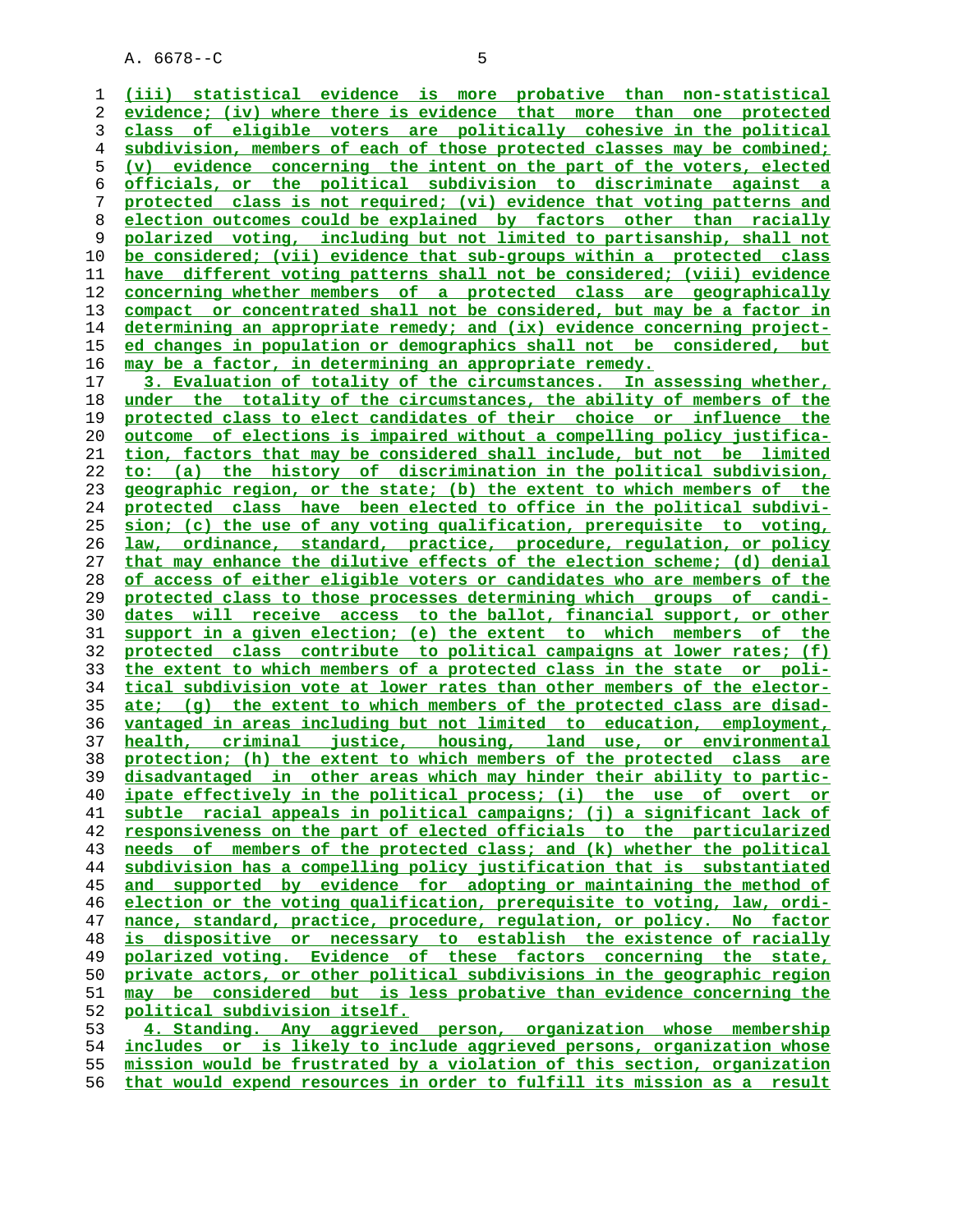| ı  | of a violation of this section, or the attorney general may file an      |
|----|--------------------------------------------------------------------------|
| 2  | action pursuant to this section in the supreme court of the county in    |
| 3  | which the political subdivision is located.                              |
| 4  | 5. Remedies. (a) Upon a finding of a violation of any provision of       |
| 5  | this section, the court shall implement appropriate remedies that are    |
| 6  | tailored to remedy the violation. Remedies may include, but shall not be |
| 7  | limited to:                                                              |
| 8  | (i) a district-based method of election;                                 |
| 9  | (ii) an alternative method of election;                                  |
| 10 | (iii) new or revised districting or redistricting plans;                 |
| 11 | (iv) elimination of staggered elections so that all members of the       |
| 12 | governing body are elected on the same date;                             |
| 13 | (v) reasonably increasing the size of the governing body;                |
| 14 | (vi) moving the dates of elections to be concurrent with the primary     |
| 15 | or general election dates for state, county, or city office as estab-    |
| 16 | lished in section eight of article three or section eight of article     |
| 17 | thirteen of the constitution;                                            |
| 18 | (vii) transferring authority for conducting the political subdivi-       |
| 19 | sion's elections to the board of elections for the county in which the   |
| 20 | political subdivision is located;                                        |
| 21 | (viii) additional voting hours or days;                                  |
| 22 | (ix) additional polling locations;                                       |
| 23 | (x) additional means of voting such as voting by mail;                   |
| 24 | (xi) ordering of special elections;                                      |
| 25 | (xii) requiring expanded opportunities for voter registration;           |
| 26 | (xiii) requiring additional voter education;                             |
| 27 | (xiv) modifying the election calendar;                                   |
| 28 | (xv) the restoration or addition of persons to registration lists; or    |
| 29 | (xvi) retaining jurisdiction for such period of time on a given matter   |
| 30 | as the court may deem appropriate, during which no redistricting plan    |
| 31 | shall be enforced unless and until the court finds that such plan does   |
| 32 | not have the purpose of diluting the right to vote on the basis of       |
| 33 | protected class membership, or in contravention of the voting quarantees |
| 34 | set forth in this title, except that the court's finding shall not bar a |
| 35 | subsequent action to enjoin enforcement of such redistricting plan.      |
| 36 | (b) The court shall only adopt a remedy that will not diminish the       |
| 37 | ability of protected class members to participate in the political proc- |
| 38 | ess and to elect their preferred candidates to office. The court shall   |
| 39 | consider proposed remedies by any parties and interested non-parties,    |
| 40 | and shall not provide deference or priority to a proposed remedy because |
| 41 | it is proposed by the political subdivision. This title gives the court  |
| 42 | authority to implement remedies notwithstanding any other provision of   |
| 43 | law, including any other state or local law.                             |
| 44 | 6. Procedures for implementing new or revised districting or redis-      |
| 45 | tricting plans. The governing body of a political subdivision with the   |
| 46 | authority under this title and all applicable state and local laws to    |
| 47 | enact and implement a new method of election that will replace the poli- |
| 48 | tical subdivision's at-large method of election with a district-based or |
| 49 | alternative method of election, or enact and implement a new districting |
| 50 | or redistricting plan, shall undertake each of the steps enumerated in   |
| 51 | this subdivision, if proposed subsequent to receipt of a NYVRA notifica- |
| 52 | tion letter, as defined in subdivision seven of this section, or the     |
| 53 | filing of a claim pursuant to this title or the federal voting rights    |
| 54 | act.                                                                     |
| 55 | Before drawing a draft districting or redistricting plan or plans<br>(a) |
|    |                                                                          |

**of the proposed boundaries of the districts, the political subdivision**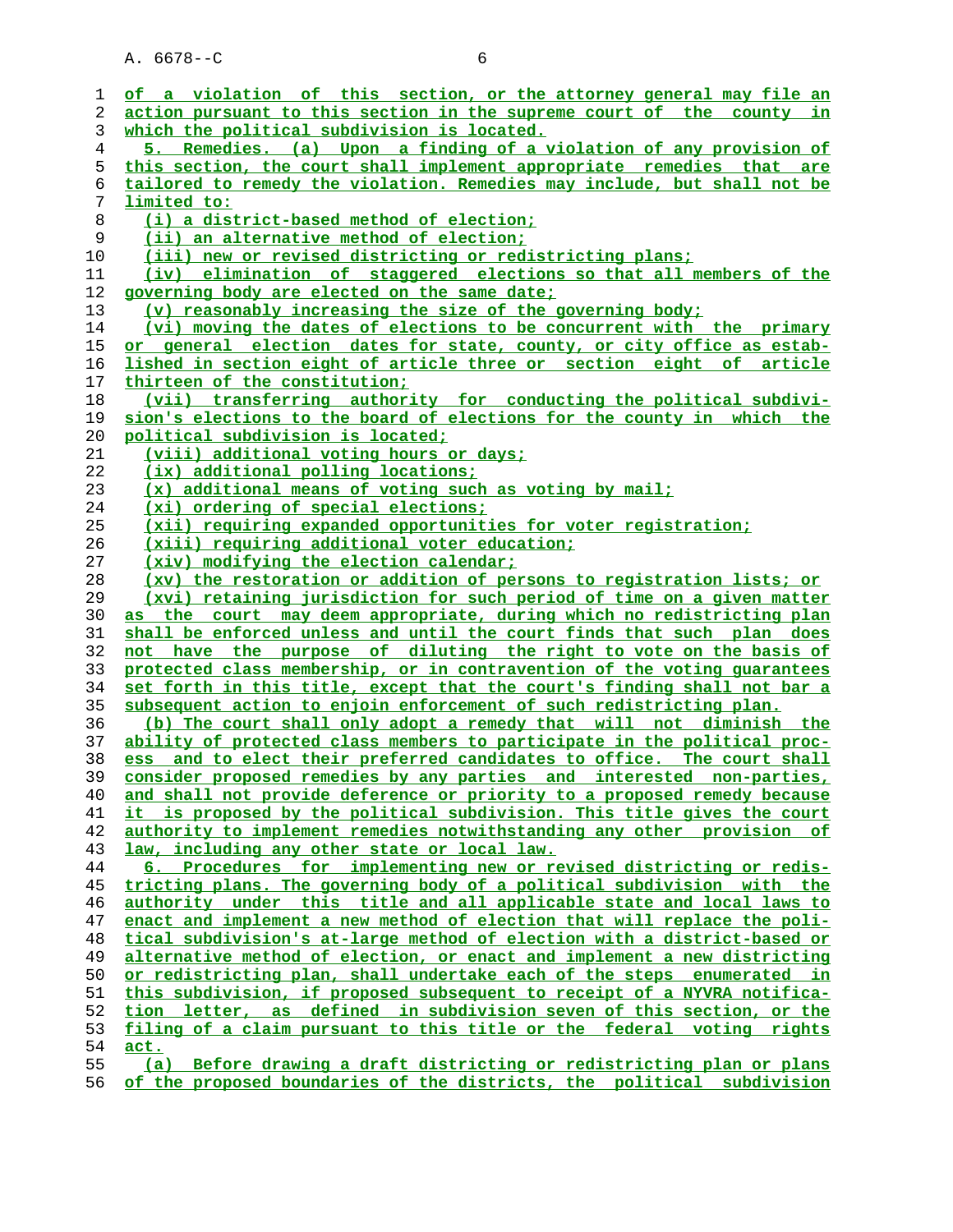**shall hold at least two public hearings over a period of no more than thirty days, at which the public is invited to provide input regarding the composition of the districts. Before these hearings, the political subdivision may conduct outreach to the public, including to non-Engl- ish-speaking communities, to explain the districting or redistricting process and to encourage public participation. (b) After all draft districting or redistricting plans are drawn, the political subdivision shall publish and make available for release at least one draft districting or redistricting plan and, if members of the governing body of the political subdivision will be elected in their districts at different times to provide for staggered terms of office, the potential sequence of the elections. The political subdivision shall also hold at least two additional hearings over a period of no more than forty-five days, at which the public is invited to provide input regard- ing the content of the draft districting or redistricting plan or plans and the proposed sequence of elections, if applicable. The draft districting or redistricting plan or plans shall be published at least seven days before consideration at a hearing. If the draft districting or redistricting plan or plans are revised at or following a hearing, the revised versions shall be published and made available to the public for at least seven days before being adopted. (c) In determining the final sequence of the district elections conducted in a political subdivision in which members of the governing body will be elected at different times to provide for staggered terms of office, the governing body shall give special consideration to the purposes of this title, and it shall take into account the preferences expressed by members of the districts. 7. Notification requirement and safe harbor for judicial actions. Before commencing a judicial action against a political subdivision under this section, a prospective plaintiff shall send by certified mail a written notice to the clerk of the political subdivision, or, if the political subdivision does not have a clerk, the governing body of the political subdivision, against which the action would be brought, asserting that the political subdivision may be in violation of this title. This written notice shall be referred to as a "NYVRA notification letter" in this title. For actions against a school district or any other political subdivision that holds elections governed by the educa- tion law, the prospective plaintiff shall also send by certified mail a copy of the NYVRA notification letter to the commissioner of education. (a) A prospective plaintiff shall not commence a judicial action against a political subdivision under this section within fifty days of sending to the political subdivision a NYVRA notification letter. (b) Before receiving a NYVRA notification letter, or within fifty days of mailing of a NYVRA notification letter, the governing body of a poli- tical subdivision may pass a resolution affirming: (i) the political subdivision's intention to enact and implement a remedy for a potential violation of this title; (ii) specific steps it will undertake to facil- itate approval and implementation of such a remedy; and (iii) a schedule for enacting and implementing such a remedy. Such a resolution shall be referred to as a "NYVRA resolution" in this title. If a political subdi- vision passes a NYVRA resolution, a prospective plaintiff shall not commence an action to enforce this section against the political subdi- vision within ninety days of the resolution's passage. For actions against a school district, the commissioner of education may order the enactment of an NYVRA resolution pursuant to the commissioner's authori- ty under section three hundred five of the education law.**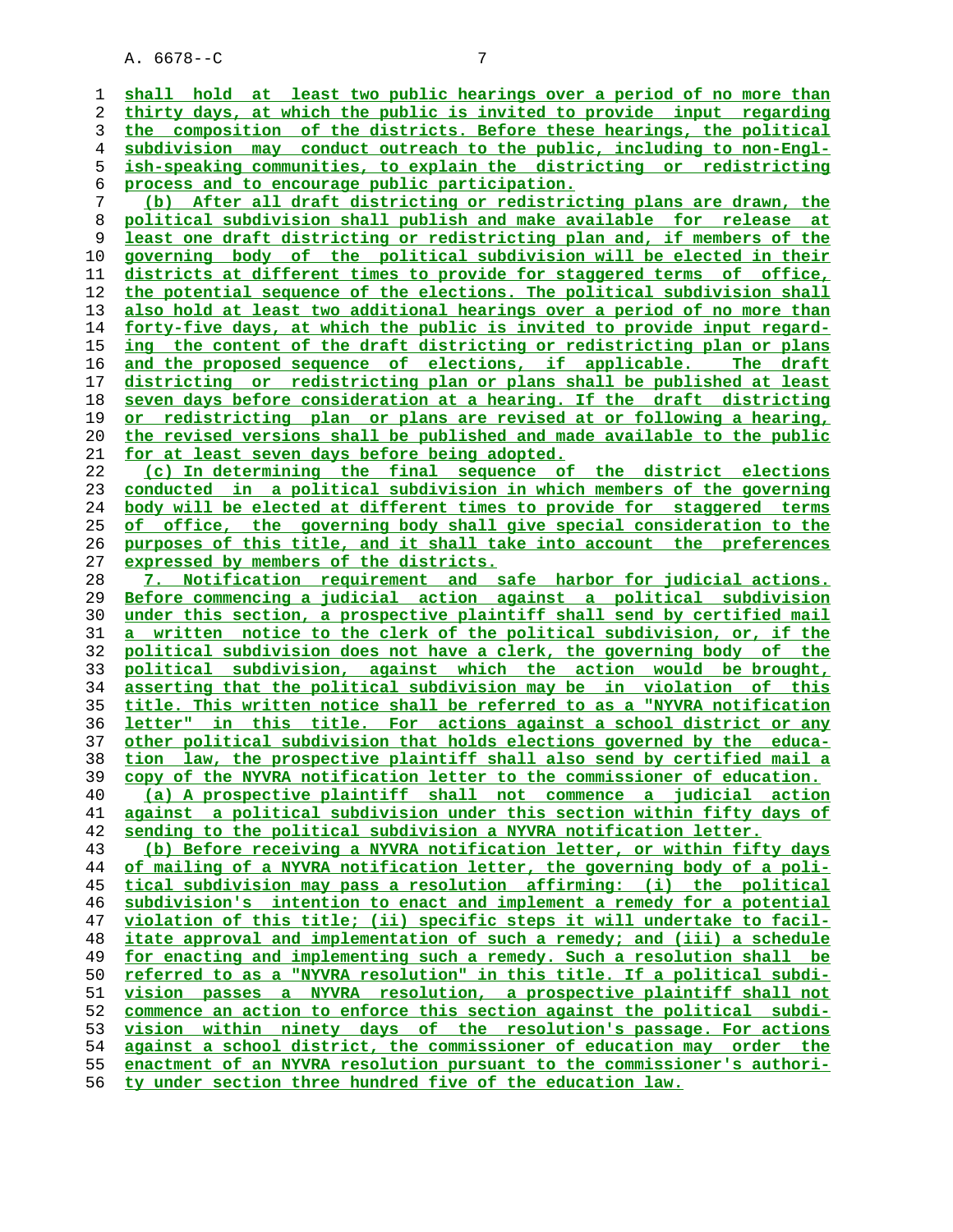| 1  | (c) If the governing body of a political subdivision lacks the author-        |
|----|-------------------------------------------------------------------------------|
| 2  | <u>ity under this title or applicable state law or local laws to enact or</u> |
| 3  | implement a remedy identified in a NYVRA resolution within ninety days        |
| 4  | after the passage of the NYVRA resolution, or if the political subdivi-       |
| 5  | sion is a covered entity as defined under section 17-212 of this title,       |
| 6  | the governing body of the political subdivision may undertake the steps       |
| 7  | enumerated in the following provisions upon passage of a NYVRA resol-         |
|    |                                                                               |
| 8  | ution:                                                                        |
| 9  | (i) The governing body of the political subdivision may approve a             |
| 10 | proposed remedy that complies with this title and submit such a proposed      |
| 11 | remedy to the preclearance commission. Such a submission shall be             |
| 12 | referred to as a "NYVRA proposal" in this title.                              |
| 13 | (ii) Prior to passing a NYVRA proposal, the political subdivision             |
| 14 | shall hold at least one public hearing, at which the public is invited        |
| 15 | to provide input regarding the NYVRA proposal. Before this hearing, the       |
| 16 | political subdivision may conduct outreach to the public, including to        |
| 17 | non-English-speaking communities, to encourage public participation.          |
| 18 | (iii) Within forty-five days of receipt of a NYVRA proposal, the civil        |
| 19 | rights bureau shall submit a report and recommendation to the preclear-       |
| 20 | ance commission as to whether the preclearance commission should grant        |
| 21 | or deny approval of the NYVRA proposal.                                       |
| 22 | (iv) Within sixty days of receipt of a NYVRA proposal, the preclear-          |
| 23 | ance commission shall either grant or deny approval of the<br><b>NYVRA</b>    |
|    |                                                                               |
| 24 | proposal.                                                                     |
| 25 | (v) The preclearance commission shall only grant approval to the NYVRA        |
| 26 | proposal if it concludes that: (A) the political subdivision may be in        |
| 27 | violation of this title; (B) the NYVRA proposal would remedy any poten-       |
| 28 | tial violation of this title; (C) the NYVRA proposal is unlikely to           |
| 29 | violate the constitution or any federal law; (D) the NYVRA proposal will      |
| 30 | not diminish the ability of protected class members to participate in         |
| 31 | the political process and to elect their preferred candidates to office;      |
| 32 | and (E) implementation of the NYVRA proposal is feasible. The preclear-       |
| 33 | ance commission may grant approval to the NYVRA proposal notwithstanding      |
| 34 | any other provision of law, including any other state or local law.           |
| 35 | (vi) If the preclearance commission grants approval, the NYVRA                |
| 36 | proposal shall be enacted and implemented immediately, notwithstanding        |
| 37 | any other provision of law, including any other state or local law. If        |
| 38 | the political subdivision is a covered entity as defined under section        |
| 39 | 17-212 of this title, there shall be no need for the political subdivi-       |
| 40 | sion to also obtain preclearance for the NYVRA proposal pursuant to such      |
| 41 | section.                                                                      |
| 42 | (vii) If the preclearance commission denies approval, the NYVRA               |
| 43 | proposal shall not be enacted or implemented. The preclearance commis-        |
|    | sion shall interpose objections explaining its basis and may, in its          |
| 44 |                                                                               |
| 45 | discretion, indicate another NYVRA proposal for which it would grant          |
| 46 | <u>approval.</u>                                                              |
| 47 | (viii) If the preclearance commission does not respond, the NYVRA             |
| 48 | proposal shall not be enacted or implemented.                                 |
| 49 | (d) A political subdivision that has passed a NYVRA resolution may            |
| 50 | enter into an agreement with a prospective plaintiff who sends a NYVRA        |
| 51 | notification letter providing that such a prospective plaintiff shall         |
| 52 | not commence an action to enforce this section against the political          |
| 53 | subdivision for an additional ninety days. This written agreement may be      |
| 54 | referred to as a "NYVRA extension agreement". The NYVRA extension agree-      |
| 55 | ment shall include a requirement that either the political subdivision        |
| 56 | shall enact and implement a remedy that complies with this title or the       |
|    |                                                                               |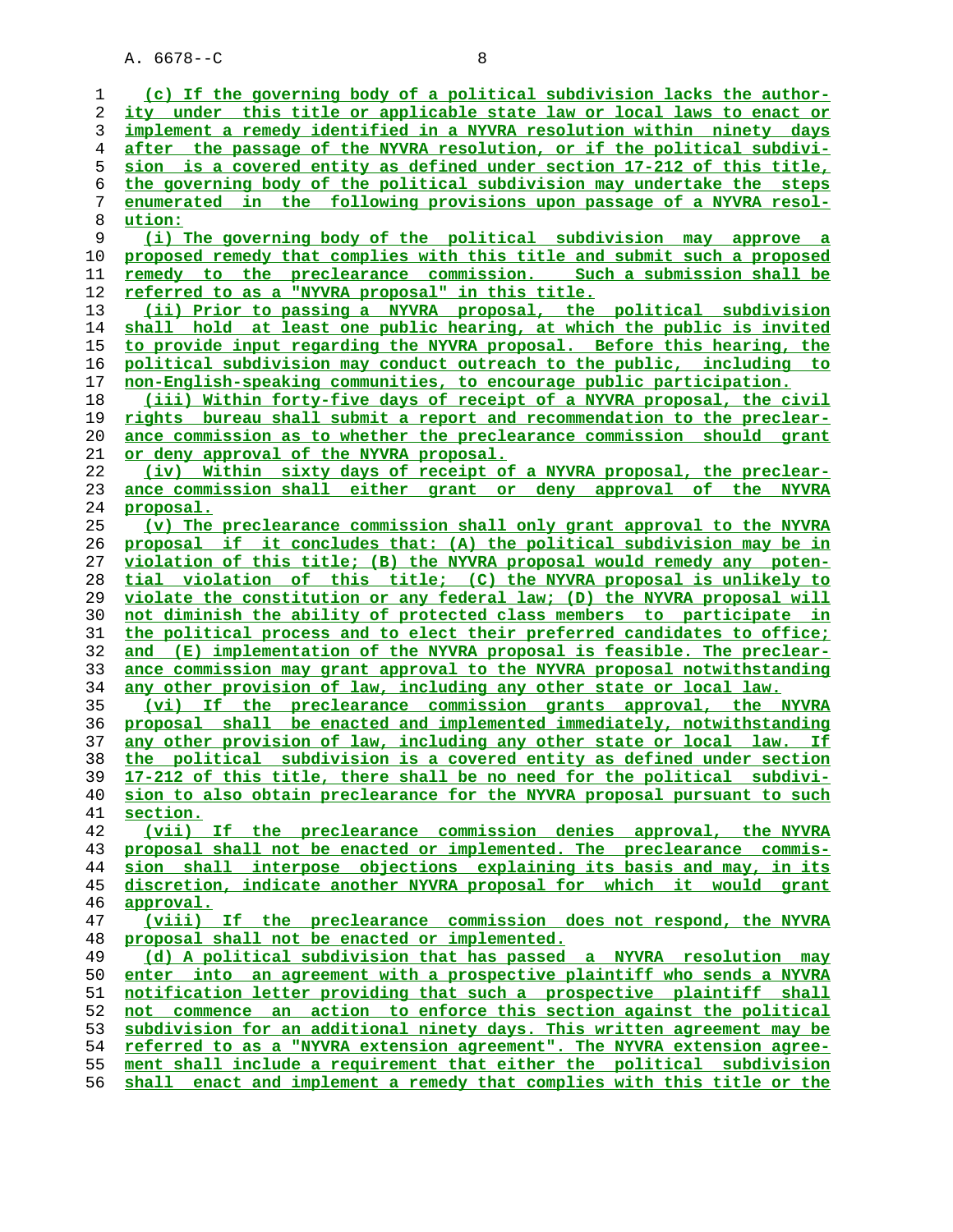**political subdivision shall pass a NYVRA proposal and submit it to the civil rights bureau. (e) If, pursuant to a process commenced by a NYVRA notification letter, a political subdivision enacts or implements a remedy or the civil rights bureau grants approval to a NYVRA proposal, a prospective plaintiff who sent the NYVRA notification letter may, within thirty days of the enactment or implementation of the remedy or approval of the NYVRA proposal, demand reimbursement for the cost of the work product generated to support the NYVRA notification letter. A prospective plain- tiff shall make the demand in writing and shall substantiate the demand with financial documentation, such as a detailed invoice for demography services or for the analysis of voting patterns in the political subdi- vision. A political subdivision may request additional documentation if the provided documentation is insufficient to corroborate the claimed costs. A political subdivision shall reimburse a prospective plaintiff for reasonable costs claimed, or in an amount to which the parties mutu- ally agree. The cumulative amount of reimbursements to all prospective plaintiffs, except for actions brought by the attorney general, shall not exceed forty-three thousand dollars, as adjusted annually to the consumer price index for all urban consumers, United States city aver- age, as published by the United States department of labor. To the extent a prospective plaintiff who sent the NYVRA notification letter and a political subdivision are unable to come to a mutual agreement, either party may file a declaratory judgment action to obtain a clarifi- cation of rights. (f) Notwithstanding the provisions of this subdivision, if the first day for designating petitions for a political subdivision's next regular election to select members of its governing board has begun or is sched- uled to begin within thirty days, or if a political subdivision is sche- duled to conduct any election within one hundred twenty days, a plain- tiff alleging any violation of this title may commence a judicial action against a political subdivision under this section, provided that the relief sought by such a plaintiff includes preliminary relief for that election. Prior to or concurrent with commencing such a judicial action, any such plaintiff shall also submit a NYVRA notification letter to the political subdivision. If a judicial action commenced under this provision is withdrawn or dismissed for mootness because the political subdivision has enacted or implemented a remedy or the civil rights bureau has granted approval of a NYVRA proposal pursuant to a process commenced by a NYVRA notification letter, any such plaintiff may only demand reimbursement pursuant to this subdivision. 8. Coalition claims permitted. Members of different protected classes may file an action jointly pursuant to this chapter if they demonstrate that the combined voting preferences of the multiple protected classes are polarized against the rest of the electorate. § 17-208. Assistance for language-minority groups. 1. Political subdi- visions required to provide language assistance. A board of elections or a political subdivision that administers elections shall provide language-related assistance in voting and elections to a language-minor** ity group in a political subdivision if, based on data from the American **community survey, or data of comparable quality collected by a public office, that: (a) more than two percent of the citizens of voting age of a political subdivision are members of a single language-minority group and speak English "less than very well" according to the American community**

**survey;**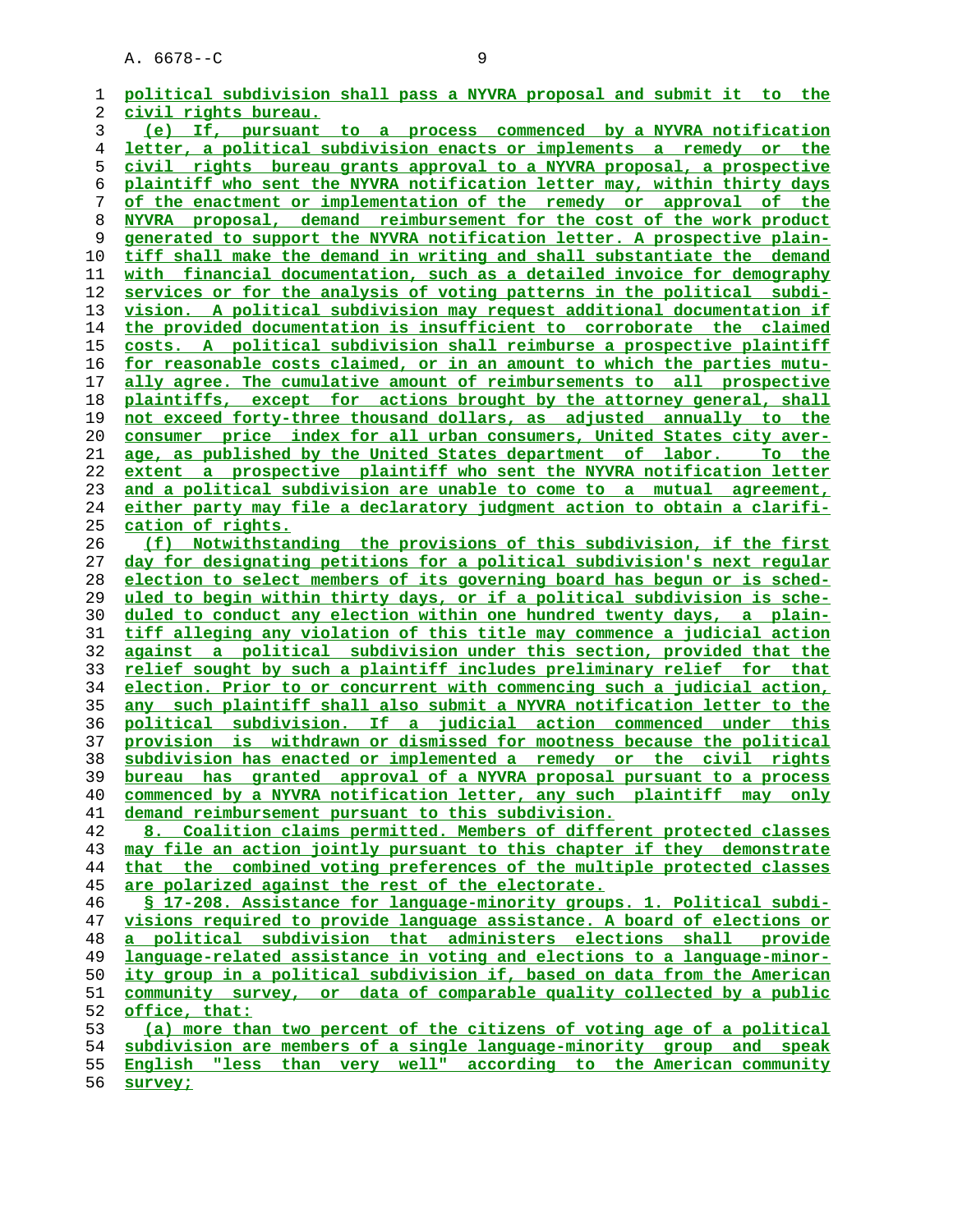| (b) more than four thousand of the citizens of voting age of such                                                                      |
|----------------------------------------------------------------------------------------------------------------------------------------|
| political subdivision are members of a single language-minority group                                                                  |
| and speak English "less than very well" according to the American commu-                                                               |
| nity survey; or                                                                                                                        |
| (c) in the case of a political subdivision that contains all or any                                                                    |
| part of a Native American reservation, more than two percent of the                                                                    |
| Native American citizens of voting age within the Native American reser-                                                               |
| vation are members of a single language-minority group and speak English                                                               |
| "less than very well" according to the American community survey. For                                                                  |
| the purposes of this paragraph, "Native American" is defined to include                                                                |
| any persons recognized by the United States census bureau or New York as                                                               |
| <u> "American Indian" or "Alaska Native".</u>                                                                                          |
| 2. Language assistance to be provided. When it is determined that a                                                                    |
| board of elections or political subdivision shall provide language                                                                     |
| assistance to a particular minority group, such board of elections or                                                                  |
| political subdivision shall provide voting materials in the covered                                                                    |
| language of an equal quality of the corresponding English language mate-                                                               |
| rials, including registration or voting notices, forms, instructions,                                                                  |
| <u>assistance, or other materials or information relating to the electoral</u>                                                         |
| process, including ballots. Whenever any such board of elections or                                                                    |
| political subdivision provides any registration or voting notices,                                                                     |
| <u>forms, instructions, assistance, or other materials or information</u>                                                              |
| <u>relating to the electoral process, including ballots, in a covered poli-</u>                                                        |
| tical subdivision, it shall provide them in the language of the applica-                                                               |
| ble minority group as well as in the English language, provided that                                                                   |
| where the language of the applicable minority group is oral or unwritten                                                               |
| or in the case of some American Indians, if the predominant language is                                                                |
| historically unwritten, the board of elections or political subdivision                                                                |
| is only required to furnish oral instructions, assistance, or other                                                                    |
| information relating to registration and voting.                                                                                       |
| 3. Action for declaratory judgment for English-only voting materials.                                                                  |
| A board of elections or political subdivision that shall provide<br>language assistance to a particular minority group, which seeks to |
| provide English-only materials may file an action against the state for                                                                |
| <u>a declaratory judgment permitting such provision. The court shall grant</u>                                                         |
| the requested relief if it finds that the determination was unreasonable                                                               |
| or an abuse of discretion.                                                                                                             |
| 4. Standing. Any aggrieved persons, organization whose membership                                                                      |
| includes or is likely to include aggrieved persons, organization whose                                                                 |
| mission would be frustrated by a violation of this section, organization                                                               |
| that would expend resources in order to fulfill its mission as a result                                                                |
| of a violation of this section, or the attorney general may file an                                                                    |
| action pursuant to this section in the supreme court of the county in                                                                  |
| which the alleged violation of this section occurred.                                                                                  |
| § 17-210. Preclearance commission. 1. Preclearance commission.<br>There                                                                |
| is hereby established within the department of law, a preclearance                                                                     |
| commission. Such entity shall be responsible for making determinations                                                                 |
| on preclearance and other matters as enumerated under this title. Such                                                                 |
| determinations shall be based upon the provisions of this title and the                                                                |
| recommendations of the civil rights bureau. This commission shall here-                                                                |
| inafter be referred to as the "preclearance commission" or "commission"                                                                |
| in this title. The commission shall operate and maintain a website for                                                                 |
| posting preclearance submissions and decisions to ensure that they are                                                                 |
| accessible to the public.                                                                                                              |
| 2. Preclearance commission structure and membership. (a) The commis-                                                                   |
|                                                                                                                                        |

**sion shall consist of three members to be selected as set forth in this**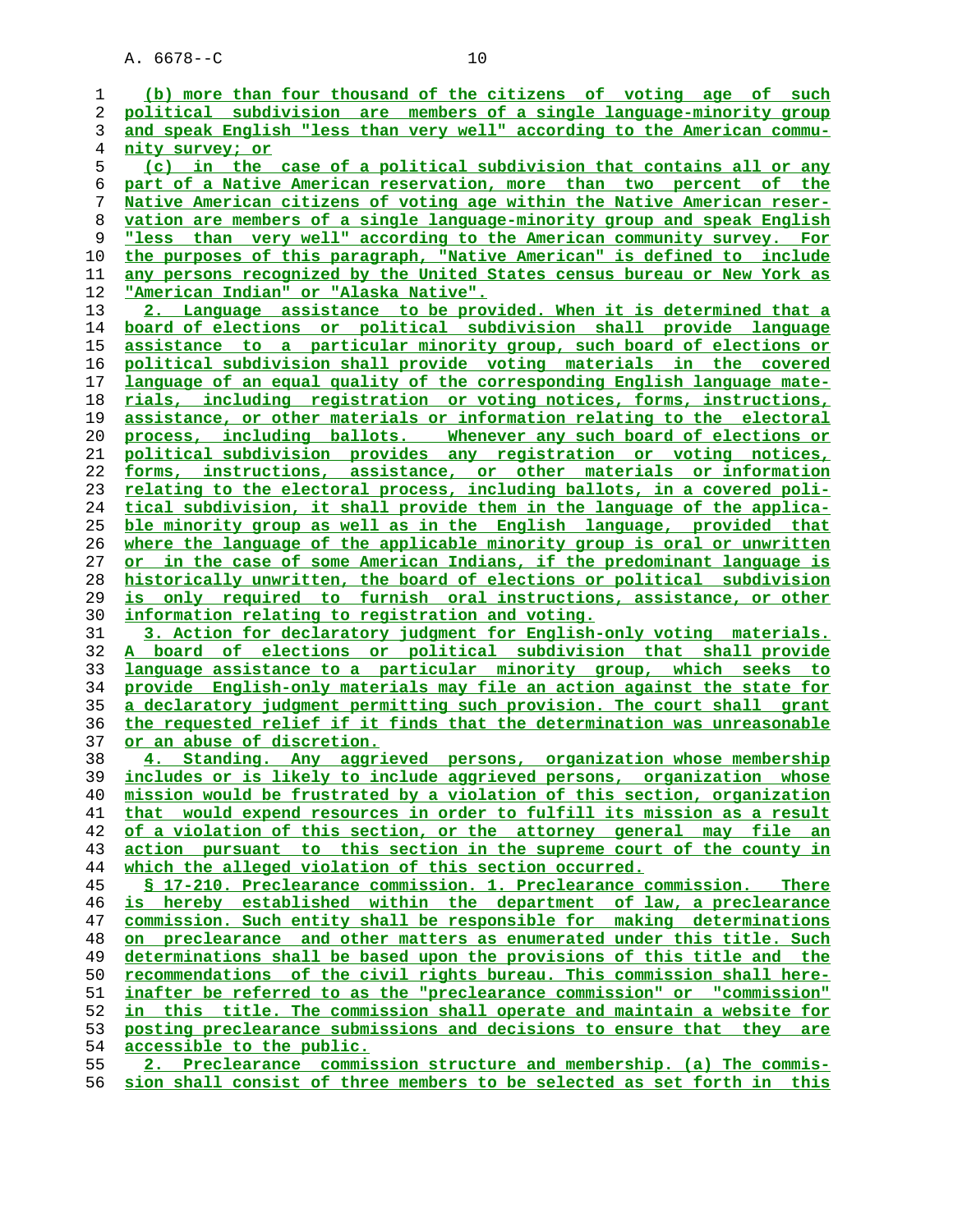| 1  | section and shall have and exercise the powers and duties set forth in       |
|----|------------------------------------------------------------------------------|
| 2  | this title.                                                                  |
| 3  | (b) The governor shall select one member, and the attorney general           |
| 4  | shall select one member. Upon their selection both members shall therein     |
| 5  | jointly select one member to serve on such commission.                       |
| 6  | (c) To be eligible to serve as a member of the commission an individ-        |
| 7  | ual must:                                                                    |
| 8  | (i) be a resident of New York state;                                         |
| 9  | (ii) have demonstrated experience representing or working on behalf of       |
| 10 | members of protected classes, as defined in this title;                      |
| 11 | (iii) have experience working with members of protected classes, as          |
| 12 | defined in this title, in voting in elections in the state of New York,      |
| 13 | (d) No individual shall be eligible to serve as a member of the              |
| 14 | commission who:                                                              |
| 15 | (i) is currently serving in any elected governmental office or has           |
| 16 | <u>within the last five years served in any elected governmental office;</u> |
| 17 | (ii) is currently serving on any board of elections; or                      |
| 18 | (iii) is currently holding any official position for a political             |
| 19 | party.                                                                       |
| 20 | (e) Members of the commission shall serve staggered terms. The first         |
| 21 | member shall be chosen by the attorney general and shall serve a term of     |
| 22 | five years, the second member shall be chosen by the governor and shall      |
| 23 | serve a term of four years and the third member chosen by the first two      |
| 24 | members shall serve a term of three years. All subsequent members of         |
| 25 | the commission shall be selected and appointed as described in this          |
| 26 | section and shall serve a term of five years, unless selected and            |
| 27 | appointed to complete a vacant term.                                         |
| 28 | (f) The commission by a majority vote shall elect a chairperson from         |
| 29 | among its members to preside over its meetings, other proceedings,<br>and    |
| 30 | votes. The chairperson shall serve a one year term.                          |
| 31 | (g) A majority of the members of the commission, conferring in person,       |
| 32 | telephonically, by videoconference, or by other means as agreed by the       |
| 33 | commission, shall constitute a quorum, and the commission shall have the     |
| 34 | power to act by majority vote of the total number of members of the          |
| 35 | commission without vacancy.                                                  |
| 36 | (h) Members of the commission shall be reimbursed for all reasonable         |
| 37 | and necessary expenses incurred in the performance of their duties.          |
| 38 | (i) Members of the commission may be removed for cause by majority           |
| 39 | vote of the commission for substantial neglect of duty, misconduct in        |
| 40 | office, or inability to discharge the powers or duties of office, after      |
| 41 | written notice and opportunity for a reply.                                  |
| 42 | (j) Any vacancy occurring on the commission shall be filled within           |
| 43 | thirty days of its occurrence, by those who selected the member in such      |
| 44 | seat, to complete the vacant term.                                           |
| 45 | (k) Nothing in this article shall prevent a member from serving a            |
| 46 | second consecutive term unless such person has previously been removed       |
| 47 | for cause from said commission.                                              |
| 48 | § 17-212. Preclearance. 1. Preclearance. To ensure that the right to         |
| 49 | vote is not denied or abridged on account of race, color, or language-       |
| 50 | minority group, as a result of the enactment or implementation of a          |
| 51 | covered policy, as defined in subdivision two of this section, after the     |
| 52 | effective date of this section, the enactment or implementation of a         |
| 53 | covered policy by a covered entity, as defined in subdivision three of       |
| 54 | this section, shall be subject to preclearance by the civil rights           |
| 55 | bureau or by a designated court as set forth in this section.                |
|    |                                                                              |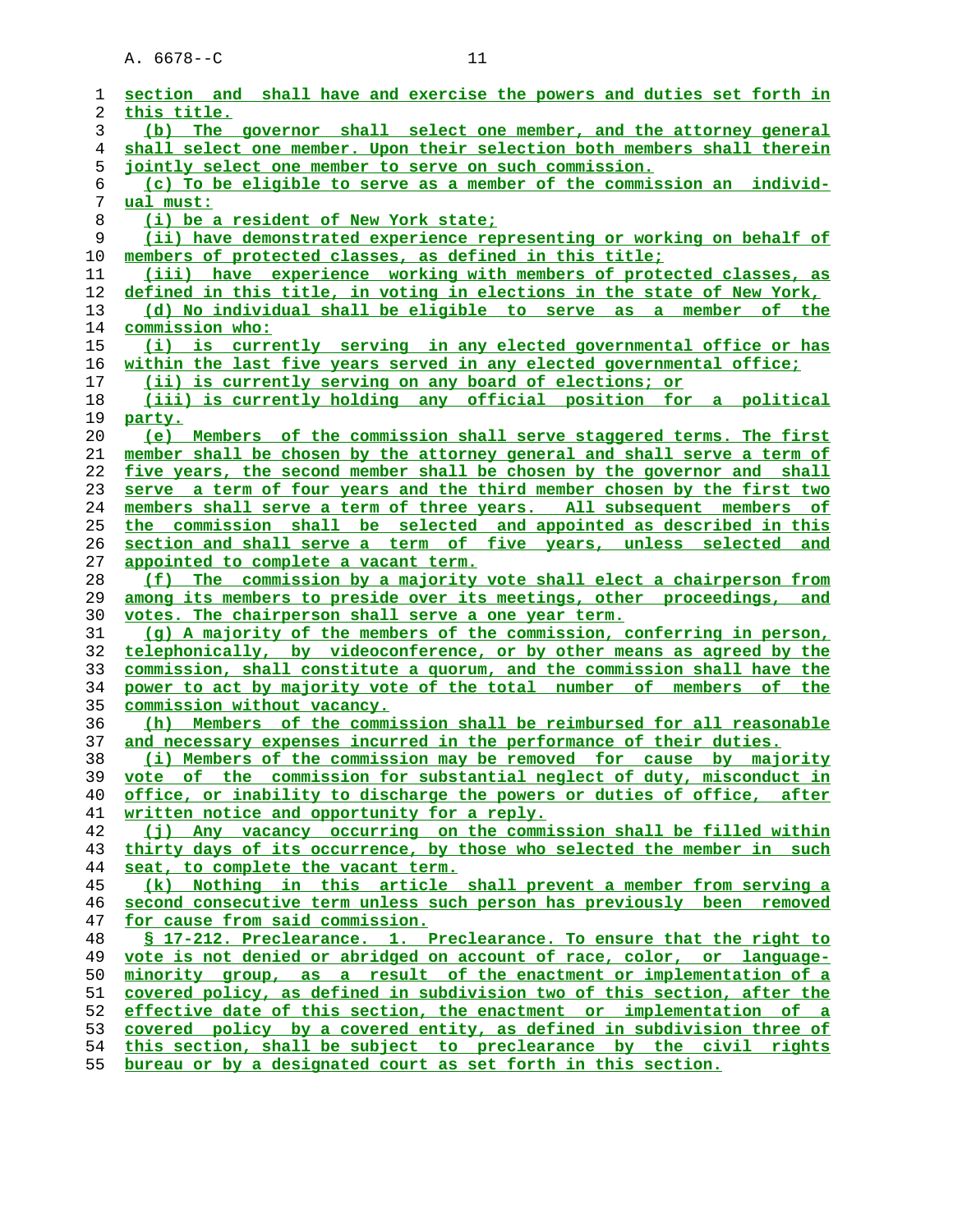**2. Covered policies. A "covered policy" shall include any new or modi- fied voting qualification, prerequisite to voting, law, ordinance, stan- dard, practice, procedure, regulation, or policy concerning any of the following topics: (a) Method of election; (b) Form of government; (c) Annexation of a political subdivision; (d) Incorporation of a political subdivision; (e) Consolidation or division of political subdivisions; (f) Removal of voters from enrollment lists or other list maintenance activities; (g) Number, location, or hours of any election day or early voting poll site; (h) Dates of elections and the election calendar, except with respect to special elections; (i) Registration of voters; (j) Assignment of election districts to election day or early voting poll sites; (k) Assistance offered to members of a language-minority group; and (l) The civil rights bureau may designate additional topics for inclu- sion in this list pursuant to a rule promulgated under the state admin- istrative procedure act, if it determines that a new or modified voting qualification, prerequisite to voting, law, ordinance, standard, prac- tice, procedure, regulation, or policy concerning such topics may have the effect of denying or abridging the right to vote on account of race, color, or language-minority group. 3. Covered entity. A "covered entity" shall include: (a) any political subdivision which, within the previous twenty-five years, has become subject to a court order or government enforcement action based upon a finding of any violation of this title, the federal voting rights act, the fifteenth amendment to the United States constitution, or a voting- related violation of the fourteenth amendment to the United States constitution; (b) any political subdivision which, within the previous twenty-five years, has become subject to at least three court orders or government enforcement actions based upon a finding of any violation of any state or federal civil rights law or the fourteenth amendment to the United States constitution concerning discrimination against members of a protected class; (c) any county in which, based on data provided by the division of criminal justice services, the combined misdemeanor and felony arrest rate of members of any protected class consisting of at least ten thousand citizens of voting age or whose members comprise at least ten percent of the citizen voting age population of the county, exceeds the proportion that the protected class constitutes of the citi- zen voting age population of the county as a whole by at least twenty percent at any point within the previous ten years; or (d) any political subdivision in which, based on data made available by the United States census, the dissimilarity index of any protected class consisting of at least twenty-five thousand citizens of voting age or whose members comprise at least ten percent of the citizen voting age population of the political subdivision, is in excess of fifty with respect to non- Hispanic white citizens of voting age within the political subdivision at any point within the previous ten years. If any covered entity is a political subdivision in which a board of elections has been estab- lished, that board of elections shall also be deemed a covered entity. If any political subdivision in which a board of elections has been established contains a covered entity fully within its borders, that**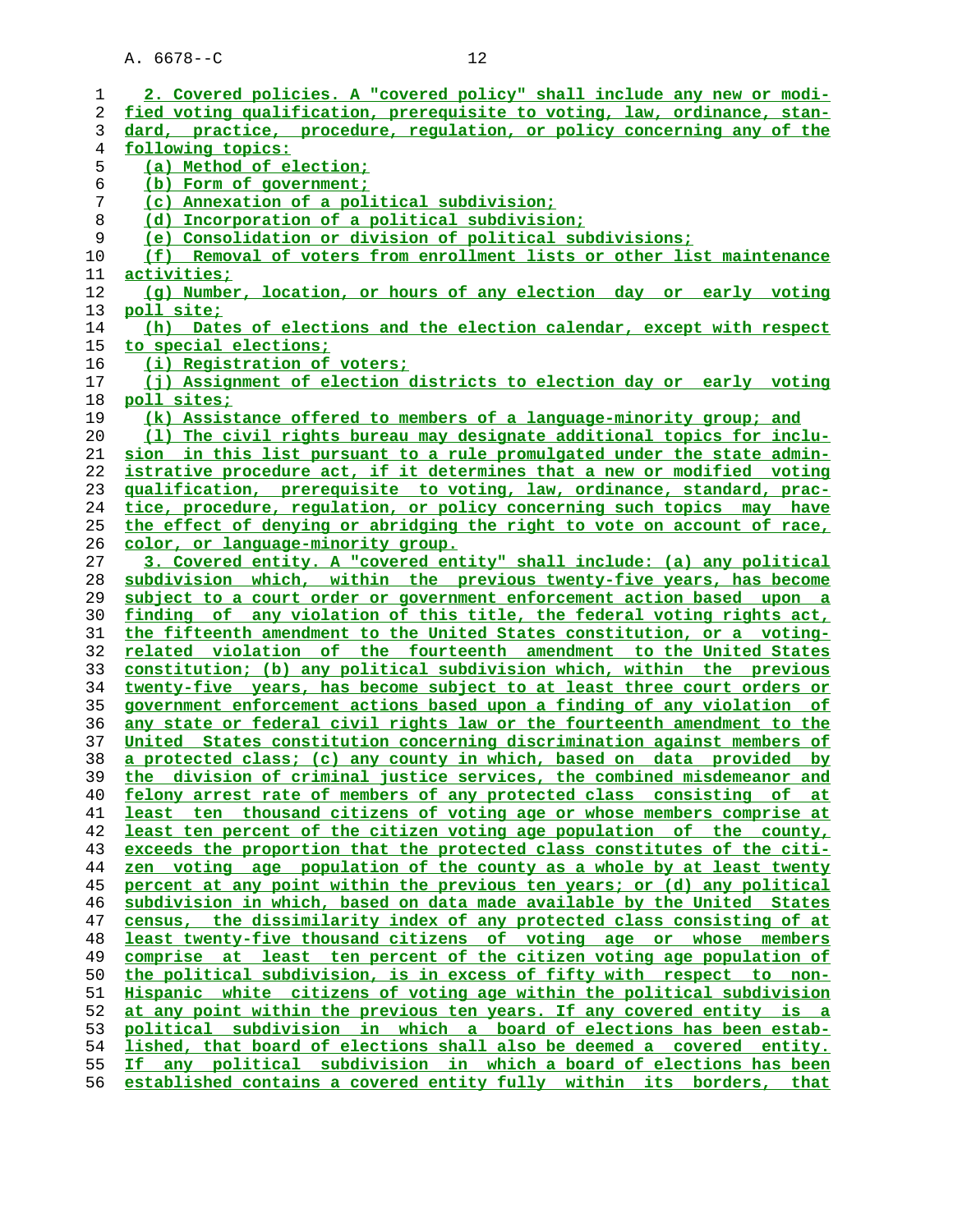| 1  | political subdivision and that board of elections shall both be deemed a |
|----|--------------------------------------------------------------------------|
| 2  | covered entity.                                                          |
| 3  | 4. Preclearance by the attorney general and the preclearance commis-     |
| 4  | sion. A covered entity may obtain preclearance for a covered policy from |
| 5  | the preclearance commission pursuant to the following process:           |
| 6  | (a) The covered entity shall submit the covered policy in writing to     |
| 7  | the preclearance commission and the civil rights bureau. If the covered  |
|    |                                                                          |
| 8  | entity is a county or city board of elections, it shall contemporaneous- |
| 9  | ly provide a copy of the covered policy to the state board of elections. |
| 10 | (b) Upon submission of a covered policy for preclearance, as soon as     |
| 11 | practicable but no later than within ten days, the commission shall      |
| 12 | publish the submission on its website.                                   |
| 13 | (c) After publication of a submission, there shall be an opportunity     |
| 14 | for members of the public to comment on the submission to the civil      |
| 15 | rights bureau within the time periods set forth below. To facilitate     |
| 16 | public comment, the commission shall provide an opportunity for members  |
| 17 | of the public to sign up to receive notifications or alerts regarding    |
|    |                                                                          |
| 18 | submission of a covered policy for preclearance.                         |
| 19 | (d) Upon submission of a covered policy for preclearance, the civil      |
| 20 | rights bureau shall review the submission and shall, within the time     |
| 21 | periods set forth below, provide a report and recommendation to the      |
| 22 | commission, which shall include a recommendation as to whether, under    |
| 23 | this title, preclearance should be granted or denied to the covered      |
| 24 | policy. Such time period shall run concurrent with the time periods for  |
| 25 | public comment. The civil rights bureau may not submit its report and    |
| 26 | recommendation until the period for public comment is closed. The civil  |
| 27 | rights bureau may request more information from a jurisdiction submit-   |
| 28 | ting a covered policy at any time during its review to aid in developing |
|    |                                                                          |
| 29 | its report and recommendation. The failure to timely comply with reason- |
| 30 | able requests for more information may be grounds for the denial of      |
| 31 | preclearance. The civil rights bureau's reports and recommendation shall |
| 32 | be posted publicly on the preclearance commission's website promptly     |
| 33 | after they are received by the commission. Provided, however, such       |
| 34 | communications between the civil rights bureau and the commission or its |
| 35 | members other than the civil rights bureau's report and recommendation   |
| 36 | shall be exempt from public disclosure under article six of the public   |
| 37 | officers law. The civil rights bureau may instead opt to grant or deny   |
| 38 | preclearance directly without sending a recommendation to the commis-    |
| 39 | sion.                                                                    |
| 40 | (e) Upon receipt of the civil rights bureau's report and recommenda-     |
| 41 | tion regarding a covered policy submitted for preclearance, the          |
| 42 | preclearance commission shall review the covered policy, the civil       |
| 43 | rights bureau's report and recommendation, and any public comment, and   |
|    |                                                                          |
| 44 | shall, within the time periods set forth below, deny or grant preclear-  |
| 45 | ance. In determining whether to deny or grant preclearance, the commis-  |
| 46 | sion shall give deference to the civil rights bureau's recommendation    |
| 47 | under an "arbitrary and capricious" standard of review. In any determi-  |
| 48 | nation as to preclearance, the commission shall identify in writing      |
| 49 | whether it is approving or rejecting the civil rights bureau's recommen- |
| 50 | dation. If the preclearance commission grants preclearance, it may, in   |
| 51 | its discretion, designate preclearance as "preliminary" in which case    |
| 52 | the commission may deny preclearance within sixty days following the     |
| 53 | receipt of submission of the covered policy.                             |
| 54 | (i) The commission shall grant preclearance only if it determines,       |
| 55 | upon review of the civil rights bureau's recommendation, that the        |
|    | covered policy will not diminish the ability of protected class members  |
| 56 |                                                                          |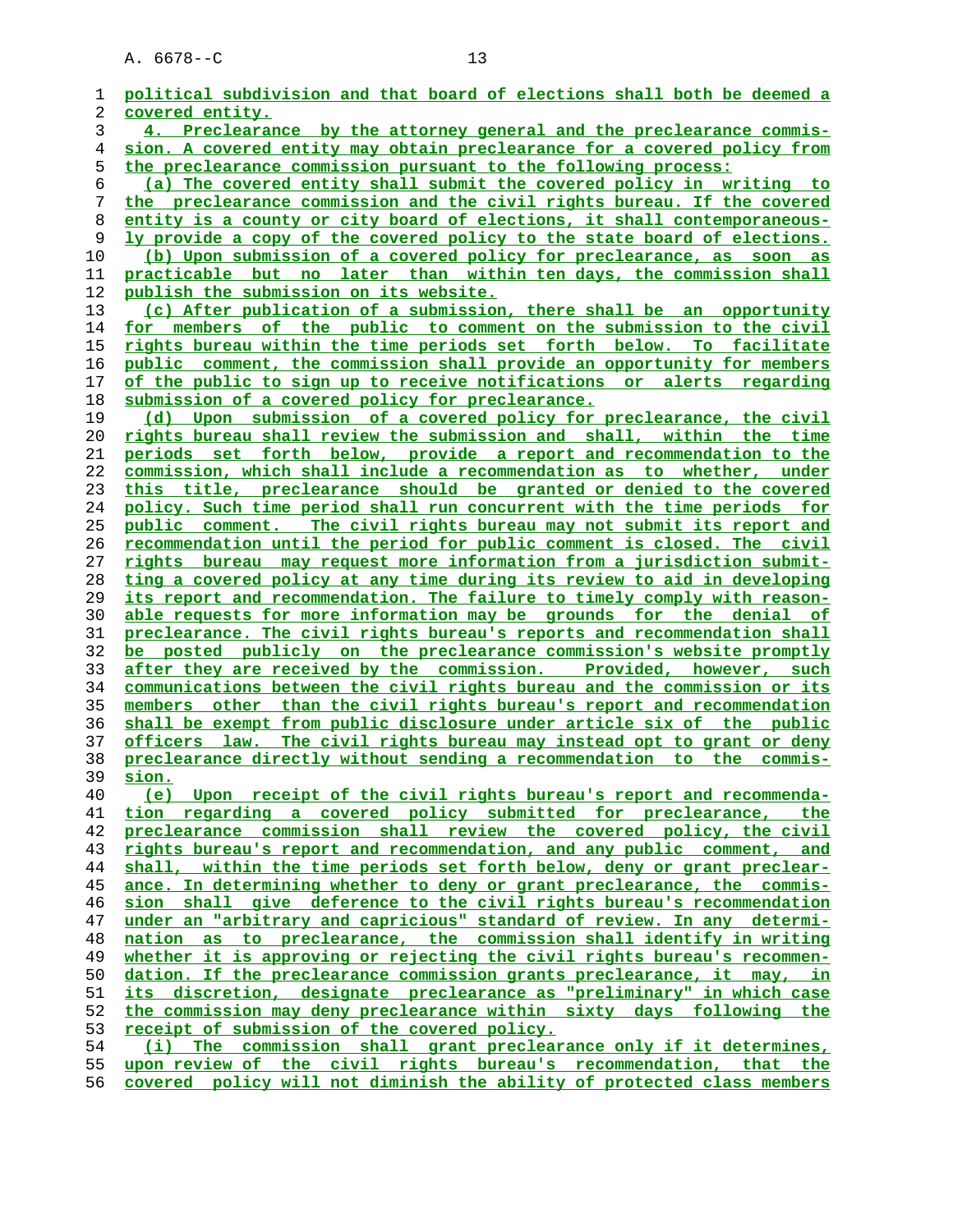**to participate in the political process and to elect their preferred candidates to office. If the commission grants preclearance, the covered entity may enact or implement the covered policy immediately. (ii) If the commission denies preclearance, the commission shall interpose objections explaining its basis and the covered policy shall not be enacted or implemented. (iii) If the commission fails to respond within the time for response as established in this section, the civil rights bureau's recommendation on the covered policy shall govern. (iv) If the commission's membership falls below a quorum at any time, or during any time period that may elapse between the effective date of this section and the establishment of a quorum on the commission, the civil rights bureau's recommendation as to whether preclearance should be granted or denied shall have the force of final preclearance determi- nation until the commission's quorum is established or restored. (f) The time periods for public comment, civil rights bureau review, and the decision of the commission to grant or deny preclearance on submission shall be as follows: (i) For any covered policy concerning the designation or selection of poll sites or the assignment of election districts to poll sites, wheth- er for election day or early voting, the period for public comment shall be five business days. The civil rights bureau shall submit its report and recommendation to the commission within ten days following the receipt of such submission and a single commissioner, assigned on a rotating basis, shall review the submission, the civil rights bureau's recommendation, and any public comment. Within five days such commis- sioner shall, either: (A) approve the civil rights bureau's recommenda- tion; or (B) refer the submission and the civil rights bureau's recom- mendation to the full commission for a determination as to whether preclearance shall be denied or granted. (ii) Upon a showing of good cause, the civil rights bureau may receive an extension of up to twenty days to submit its report and recommenda- tion to the commission. If the commissioner initially assigned refers the submission and the civil rights bureau's recommendation to the commission for a determination, the commission shall deny or grant preclearance within five days from the date of referral. (iii) For any other covered policy, the period for public comment shall be ten business days, the civil rights bureau shall submit its report and recommendation to the commission within forty days, and a single commissioner, assigned on a rotating basis, shall review the submission, the civil rights bureau's recommendation, and any public comment, and shall, within five days, either: (A) approve the civil rights bureau's recommendation; or (B) refer the submission and the civil rights bureau's recommendation to the commission for a determi- nation as to whether preclearance shall be denied or granted. If the commissioner initially assigned refers the submission and the civil rights bureau's recommendation to the commission for a determination, the commission shall deny or grant preclearance within ten days from the date of referral. In consultation with the civil rights bureau, the commission may invoke up to two extensions of ninety days each. (iv) The civil rights bureau is hereby authorized to promulgate rules for an expedited, emergency preclearance process in the event of a covered policy occurring during or imminently preceding an election as a result of any disaster within the meaning of section 3-108 of this chap- ter or other exigent circumstances. Any preclearance granted under this**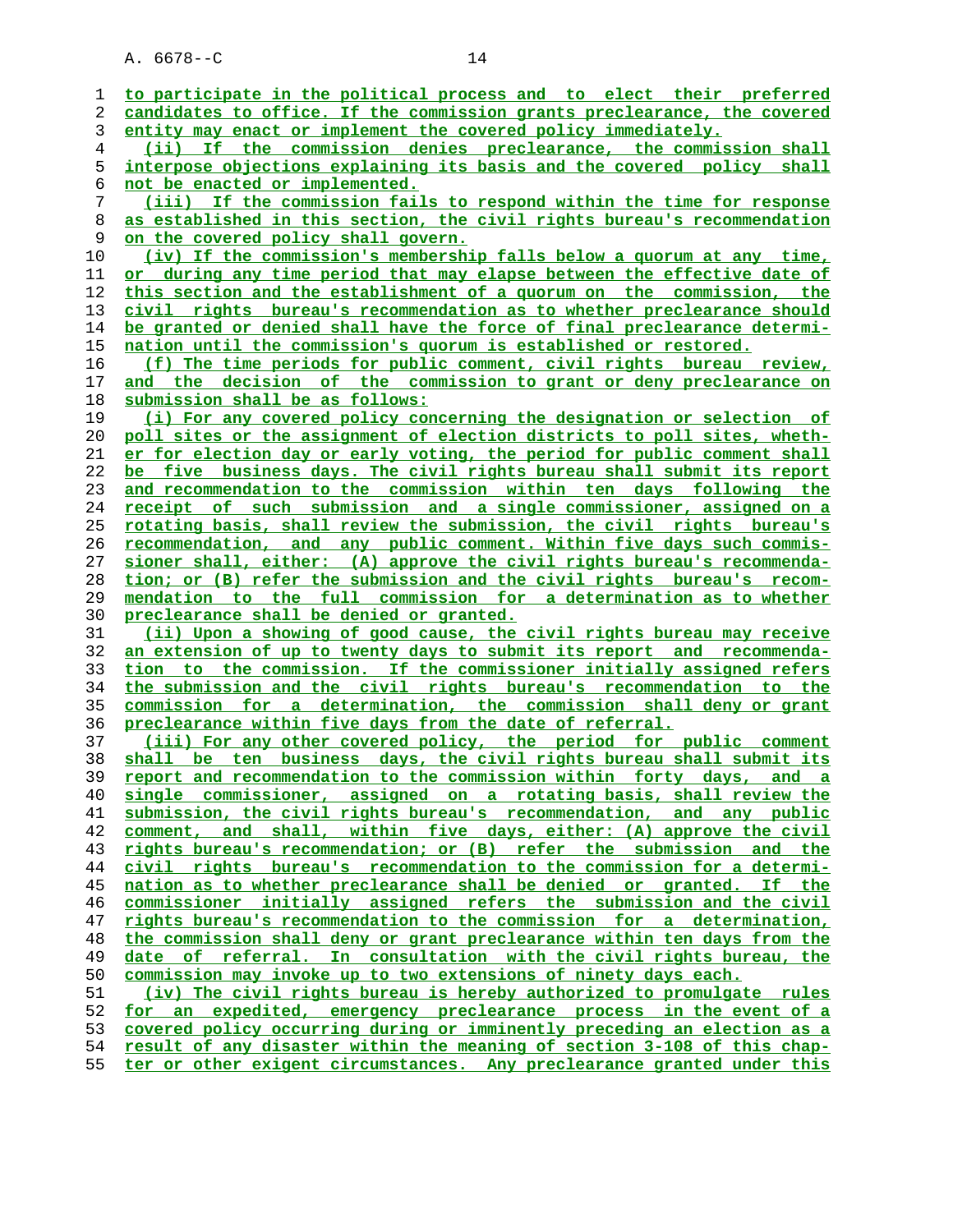| ı  | provision shall be designated "preliminary" and the commission may deny  |
|----|--------------------------------------------------------------------------|
| 2  | preclearance within sixty days following receipt of the covered policy.  |
| 3  | (q) Appeal of any denial by the preclearance commission may be heard     |
| 4  | in the supreme court for the county of New York or the county of Albany  |
| 5  | in a proceeding commenced against the commission, pursuant to article    |
| 6  | seventy-eight of the civil practice law and rules, from which appeal may |
| 7  | be taken according to the ordinary rules of appellate procedure. Due to  |
| 8  | the frequency and urgency of elections, actions brought pursuant to this |
| 9  | section shall be subject to expedited pretrial and trial proceedings and |
| 10 | receive an automatic calendar preference on appeal.                      |
| 11 | 5. Preclearance by a designated court. A covered entity may obtain       |
| 12 | preclearance for a covered policy from a court pursuant to the following |
| 13 | process:                                                                 |
| 14 | (a) The covered entity shall submit the covered policy in writing to     |
| 15 | the following designated court in the judicial department within which   |
| 16 | the covered entity is located: (i) first judicial department: New York   |
| 17 | county; (ii) second judicial department: Westchester county; (iii)       |
| 18 | third judicial department: Albany county; and (iv) fourth judicial       |
| 19 | department: Erie county. If the covered entity is a county or city       |
| 20 | board of elections, it shall contemporaneously provide a copy of the     |
| 21 | covered policy to the state board of elections.                          |
| 22 | (b) The covered entity shall contemporaneously provide a copy of the     |
| 23 | covered policy to the civil rights bureau. The failure of the covered    |
| 24 | entity to provide a copy of the covered policy to the civil rights       |
| 25 | bureau will result in an automatic denial of preclearance.               |
| 26 | (c) The court shall grant or deny preclearance within sixty days         |
| 27 | following the receipt of submission of the covered policy.               |
| 28 | The court shall grant preclearance only if it determines that the<br>(d) |
| 29 | covered policy will not diminish the ability of protected class members  |
| 30 | to participate in the political process and to elect their preferred     |
| 31 | candidates to office. If the court grants preclearance, the covered      |
| 32 | entity may enact or implement the covered policy immediately.            |
| 33 | (e) If the court denies preclearance, or fails to respond within sixty   |
| 34 | days, the covered policy shall not be enacted or implemented.            |
| 35 | (f) Appeal of any denial may be taken according to the ordinary rules    |
| 36 | of appellate procedure. Due to the frequency and urgency of elections,   |
| 37 | actions brought pursuant to this section shall be subject to expedited   |
| 38 | pretrial and trial proceedings and receive an automatic calendar prefer- |
| 39 | ence on appeal.                                                          |
| 40 | 6. Preclearance by public notice and comment. A covered entity may       |
| 41 | obtain preclearance for a covered policy through the use of a public     |
| 42 | notice and comment period pursuant to the following process:             |
| 43 | (a) Prior to enacting or seeking to administer any covered policies      |
| 44 | under subdivision two of this section the covered entity shall publish   |
| 45 | the proposed covered policy change on its official website, along with   |
| 46 | an explanation for how the change would not diminish the ability of      |
| 47 | protected class members to participate in the political process and to   |
| 48 | elect their preferred candidates to office, and publish general notice   |
| 49 | of opportunity for public comment on the proposed covered practice. The  |
| 50 | covered entity shall also publicize the notice through press releases    |
| 51 | and such other media. The covered entity shall notify the civil rights   |
| 52 | bureau and the preclearance commission of its intent to use the notice   |
| 53 | and comment process to preclear a proposed change.                       |
| 54 | (b) Such notice shall be made at least forty-five days in advance of     |
| 55 | the last date prescribed in the notice for public comment.               |
|    |                                                                          |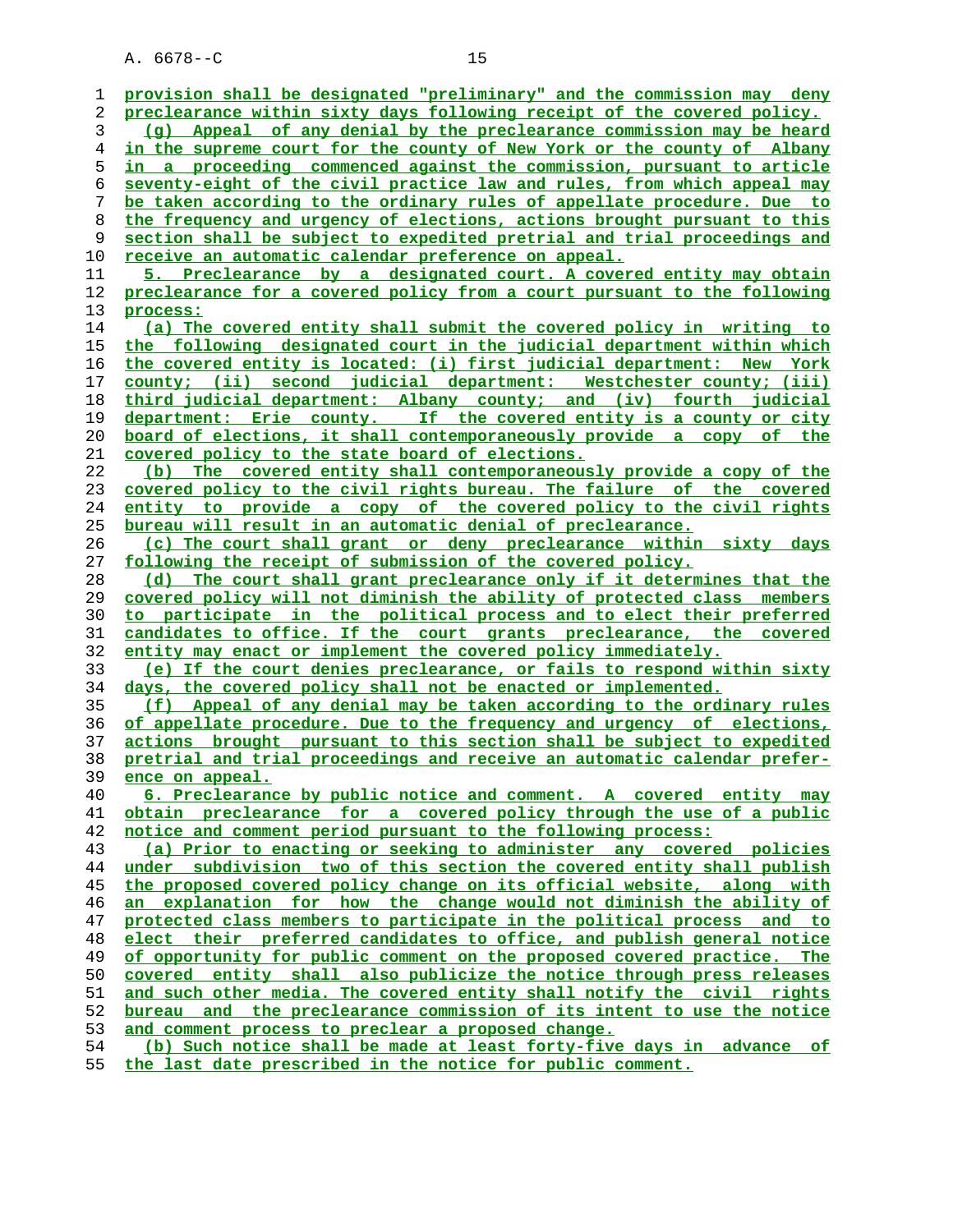**(c) Public comment shall be accepted for a period of no fewer than thirty days. During this period, the covered entity shall afford inter- ested persons an opportunity to submit data, views, and arguments in writing by mail, fax, or email, or through an online public comment portal on the official website for the locality if one has been estab- lished. (d) The covered entity shall conduct at least one public hearing during this period to receive public comment on the proposed covered practice.**<br>10 (e) The **(e) The covered entity may make changes to the proposed covered prac- tice in response to public comment received. In doing so, the revised covered practice shall be published and public comment shall be accepted in accordance with this subsection, except the public comment period shall be no fewer than fifteen days. (f) Following the public comment period or periods prescribed, the covered entity shall publish the final covered practice, which shall include a plain English description of the practice and the text of an ordinance if applicable, giving effect to the practice, maps of proposed boundary changes, or other relevant materials, and notice that the covered practice will take effect in thirty days. (g) During this thirty-day waiting period, any person who will be subject to, or affected by, the covered practice may challenge, in the supreme court of the locality where the covered practice is to be imple- mented, the covered practice as having the purpose or effect of dimin- ishing the ability of protected class members to participate in the political process and to elect their preferred candidates to office. (h) The preclearance commission or the civil rights bureau may assert jurisdiction over the proposed change upon receiving notice of the covered entity's intent to use the notice and comment process any time before the close of the public comment period. A single member may assert jurisdiction. 7. Failure to seek or obtain preclearance. If any covered entity enacts or implements a covered policy without seeking preclearance pursuant to this section, or enacts or implements a covered policy notwithstanding the denial of preclearance, either the civil rights bureau or any other party with standing to bring an action under this title may bring an action to enjoin the covered policy and to seek sanc- tions against the political subdivision and officials in violation. 8. Lookback review. (a) For a period of one hundred eighty days begin- ning on the effective date of this section, the commission or the civil rights bureau may, in its discretion, initiate a lookback review in which it may deny clearance to certain covered policies that had been previously enacted by covered jurisdictions. (b) The commission or civil rights bureau may only initiate a lookback review of covered policies that were enacted or implemented by a covered jurisdiction on or after the date on which this title takes effect and prior to the effective date of this section. (c) In order to initiate a lookback review, the commission or civil rights bureau must provide notice to a covered entity of its decision to review a covered policy enacted or implemented by that covered entity. Upon receipt of such notice, the covered entity shall submit the covered policy in writing to the preclearance commission or civil rights bureau within thirty days. (d) Upon receipt of a covered policy for lookback review, the commis- sion or civil rights bureau shall publish the submission on its website. The schedule and procedures for receiving public comment and evaluating**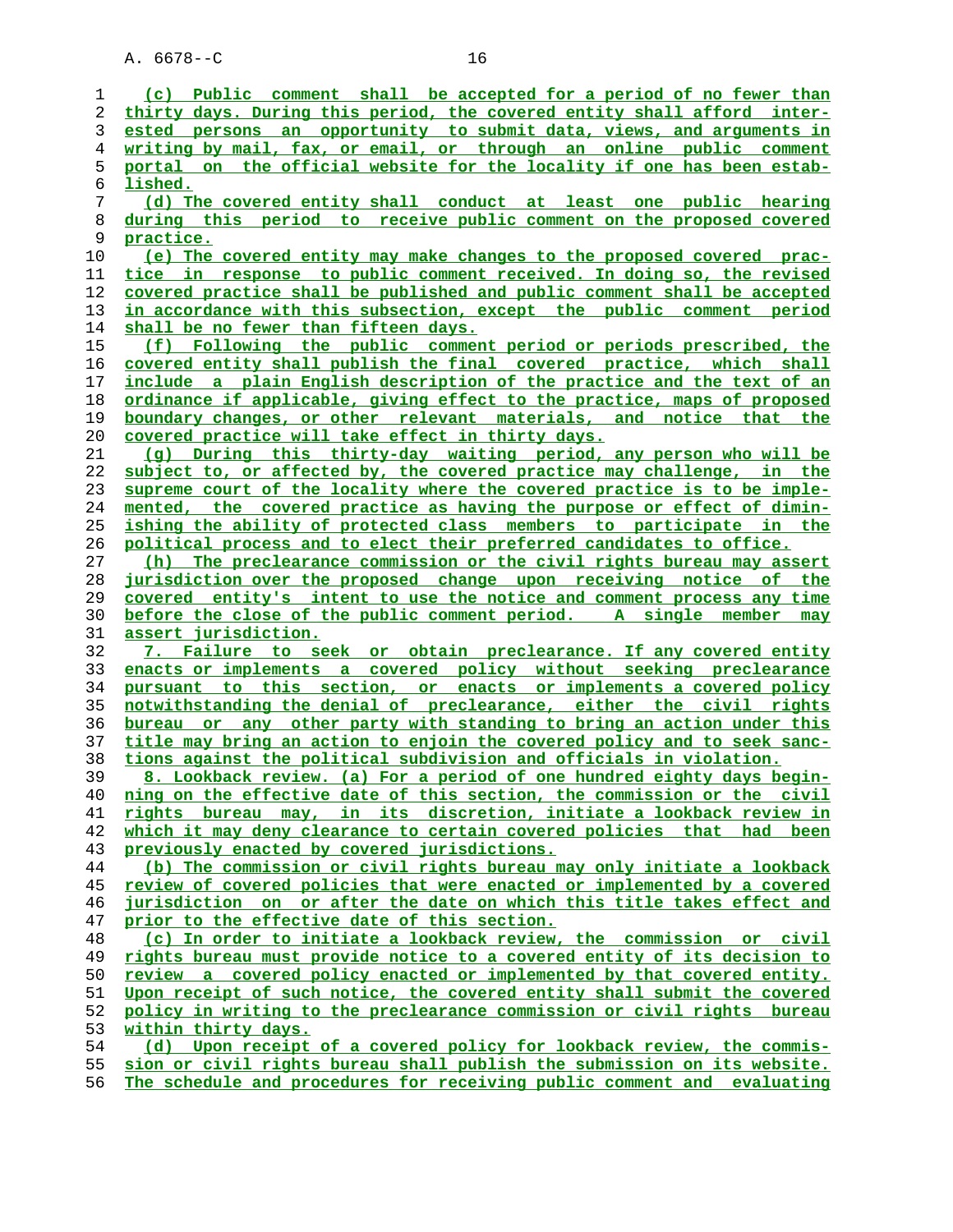**a submission through lookback review shall reflect the schedule and procedures provided by paragraph (f) of subdivision four of this section, based on the type of policy that is the subject of the submission. 9. Rules and regulations. The civil rights bureau may promulgate such rules and regulations pursuant to the state administrative procedure act as are necessary to effectuate the purposes of this section. § 17-214. Right of action against voter intimidation, deception or obstruction. 1. (a) No person, whether acting under color of law or otherwise, may engage in acts of intimidation, deception, or obstruction that affects the right of voters to access the elective franchise. (b) A violation of this subdivision shall be: (i) established if a person uses or threatens to use any force, violence, restraint, abduction or duress, or inflicts or threatens to inflict any injury, damage, harm or loss, or in any other manner prac- tices intimidation that causes or will reasonably have the effect of causing any person to vote or refrain from voting in general or for or against any particular person or for or against any proposition submit- ted to voters at such election; to place or refrain from placing their name upon a registry of voters; or to request or refrain from requesting an absentee ballot; or (ii) established if a person knowingly uses any deceptive or fraudu- lent device, contrivance or communication, that impedes, prevents or otherwise interferes with the free exercise of the elective franchise by any person, or that causes or will reasonably have the effect of causing any person to vote or refrain from voting in general or for or against any particular person or for or against any proposition submitted to voters at such election; to place or refrain from placing their name upon a registry of voters; or to request or refrain from requesting an absentee ballot; or (iii) established if a person obstructs, impedes, or otherwise inter- feres with access to any polling place or elections office, or obstructs, impedes, or otherwise interferes with any voter in any manner that causes or will reasonably have the effect of causing any delay in voting or the voting process, including the canvassing and tabulation of ballots. 2. Standing. Any aggrieved persons, organization whose membership includes or is likely to include aggrieved persons, organization whose mission would be frustrated by a violation of this section, organization that would expend resources in order to fulfill its mission as a result of a violation of this section, or the attorney general may file an action pursuant to this section in the supreme court of the county in which the alleged violation of this section occurred. 3. Remedies. Upon a finding of a violation of any provision of this section, the court shall implement appropriate remedies that are tailored to remedy the violation, including but not limited to providing for additional time to cast a ballot that may be counted in the election at issue. This title gives the court authority to implement remedies notwithstanding any other provision of state or local law, including any other state or local law. Any party who shall violate any of the provisions of the foregoing section or who shall aid the violation of any of said provisions shall be liable to any prevailing plaintiff party for damages, including nominal damages for any violation, and compensa- tory or punitive damages for any intentional violation. § 17-216. Authority to issue subpoenas. In any action or investigation**

**to enforce any provision of this title, the attorney general shall have**